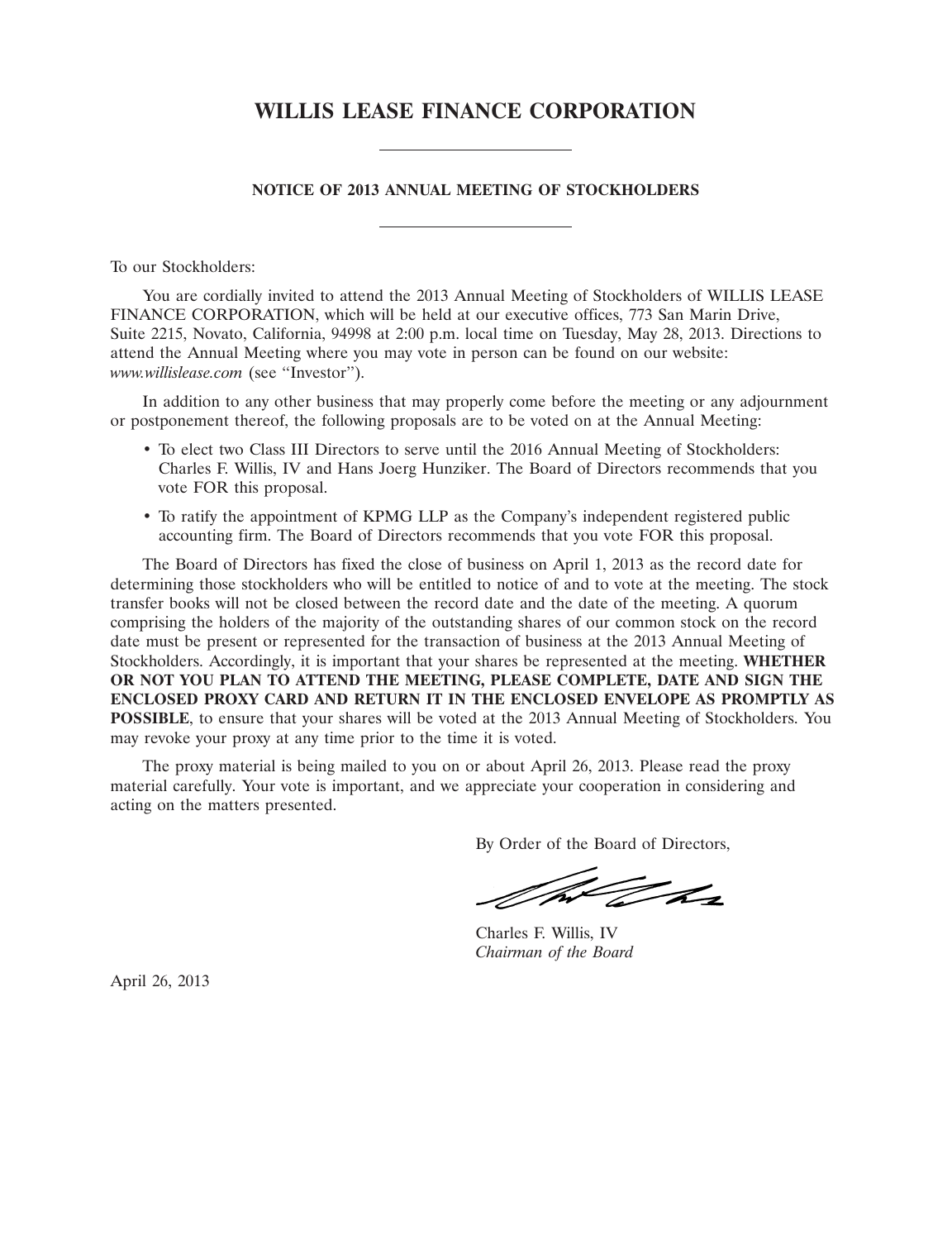# **WILLIS LEASE FINANCE CORPORATION**

# **PROXY STATEMENT**

# **TABLE OF CONTENTS**

|                                                                 | Page                        |
|-----------------------------------------------------------------|-----------------------------|
|                                                                 |                             |
| INFORMATION ABOUT THE BOARD OF DIRECTORS AND THE COMMITTEES OF  |                             |
|                                                                 | $\mathcal{D}_{\mathcal{L}}$ |
| PROPOSAL 1: ELECTION OF CLASS III DIRECTORS                     | 8                           |
| EXECUTIVE OFFICERS OF WILLIS LEASE FINANCE CORPORATION          | 8                           |
| SECURITY OWNERSHIP OF CERTAIN BENEFICIAL OWNERS AND MANAGEMENT  | 9                           |
| SECTION 16(a) BENEFICIAL OWNERSHIP REPORTING COMPLIANCE         | 11                          |
| COMPENSATION OF EXECUTIVE OFFICERS—COMPENSATION DISCUSSION AND  |                             |
| <b>ANALYSIS</b>                                                 | 11                          |
|                                                                 | 18                          |
| COMPENSATION COMMITTEE INTERLOCKS AND INSIDER PARTICIPATION     | 19                          |
|                                                                 | 27                          |
| PROPOSAL 2: RATIFY THE APPOINTMENT OF KPMG LLP AS THE COMPANY'S |                             |
| INDEPENDENT REGISTERED PUBLIC ACCOUNTING FIRM                   | 28                          |
|                                                                 | 28                          |
|                                                                 | 30                          |
| STOCKHOLDERS SHARING THE SAME LAST NAME AND ADDRESS             | 31                          |
| <b>OTHER MATTERS</b>                                            | 31                          |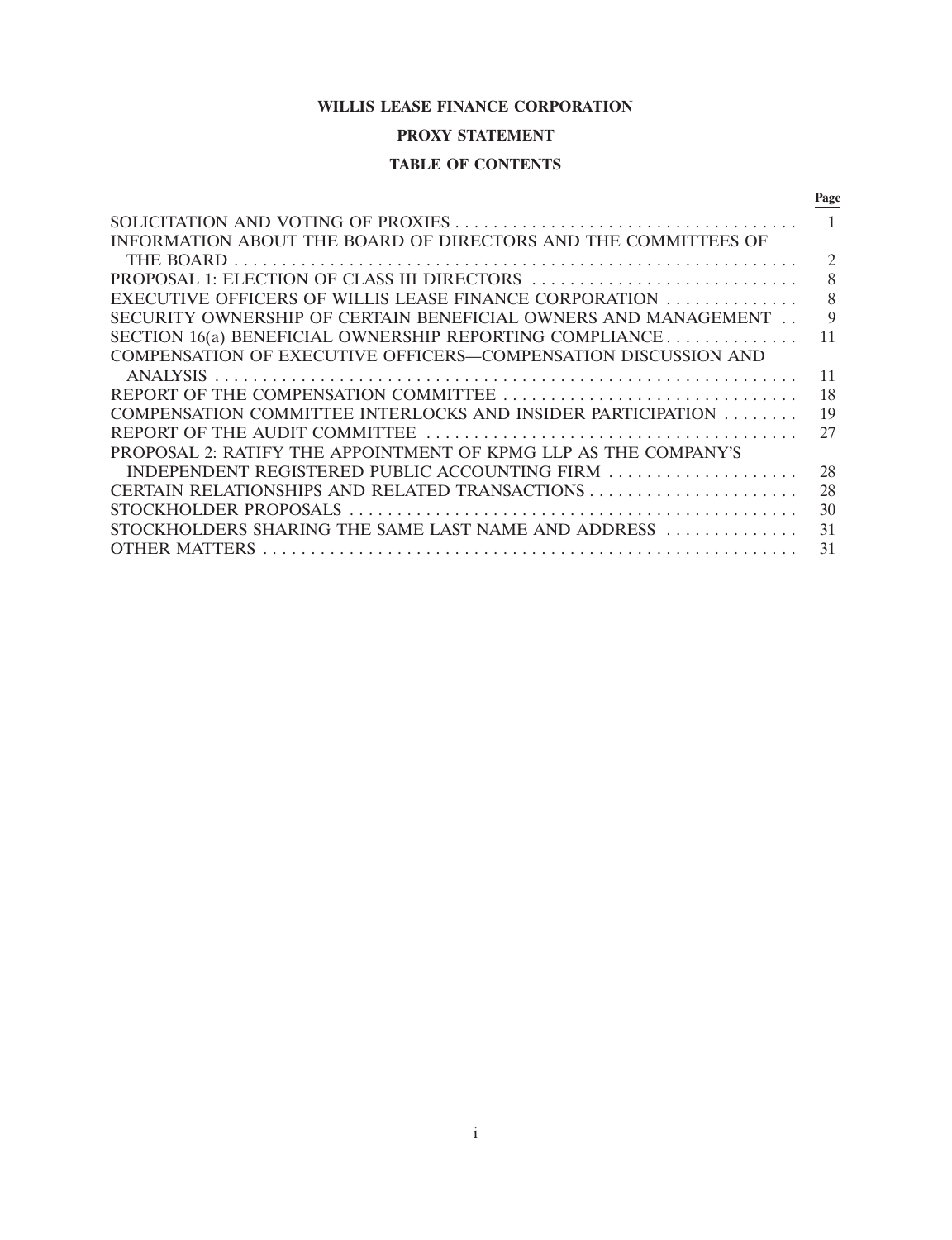# **You should read the entire proxy statement carefully prior to returning your proxy**

# **PROXY STATEMENT FOR 2013 ANNUAL MEETING OF STOCKHOLDERS OF WILLIS LEASE FINANCE CORPORATION To Be Held on May 28, 2013**

# **SOLICITATION AND VOTING OF PROXIES**

#### **General**

This proxy statement is furnished in connection with the solicitation by the Board of Directors (also referred to as the ''Board'') of WILLIS LEASE FINANCE CORPORATION (''we,'' ''us,'' ''our,'' ''Willis Lease'' or the ''Company'') of proxies to be voted at the 2013 Annual Meeting of Stockholders, which will be held at 2:00 p.m. local time on Tuesday, May 28, 2013 at our executive offices, located at 773 San Marin Drive, Suite 2215, Novato, California 94998, or at any adjournments or postponements thereof, for the purposes set forth in the accompanying Notice of 2013 Annual Meeting of Stockholders.

This proxy statement is being mailed to stockholders on or about April 26, 2013. Our 2012 Annual Report is being mailed to stockholders concurrently with this proxy statement. You should not regard the 2012 Annual Report as proxy soliciting material or as a communication by means of which any solicitation of proxies is to be made.

# **Important Notice Regarding the Availability of Proxy Materials for the Annual Meeting to be held on May 28, 2013: The Proxy Statement and the 2012 Annual Report are available at https://materials.proxyvote.com/970646.**

#### **Voting**

The close of business on April 1, 2013 is the record date for determining whether you in your capacity as a stockholder are entitled to notice of and to vote at the 2013 Annual Meeting of Stockholders. As of that date, we had 8,685,280 shares of common stock, \$0.01 par value, issued and outstanding. All of the shares of our common stock outstanding on the record date are entitled to vote at the 2013 Annual Meeting of Stockholders. If you are entitled to vote at the meeting, you will have one vote for each share of common stock you hold with regard to each matter to be voted upon.

The required quorum for the meeting is a majority of the outstanding shares of common stock eligible to be voted on the matters to be considered at the meeting.

Shares of our common stock represented by proxies which are properly executed and returned to us on the accompanying proxy card will be voted at the 2013 Annual Meeting of Stockholders in accordance with the instructions you mark on the proxy card. If you do not mark any instructions on the proxy card, your shares represented by the proxy card will be voted for the election of the Board's nominees as Class III Directors, and in favor of Proposal 2. In the election for directors (Proposal 1), the nominees for Class III Directors receiving the highest number of affirmative votes will be elected.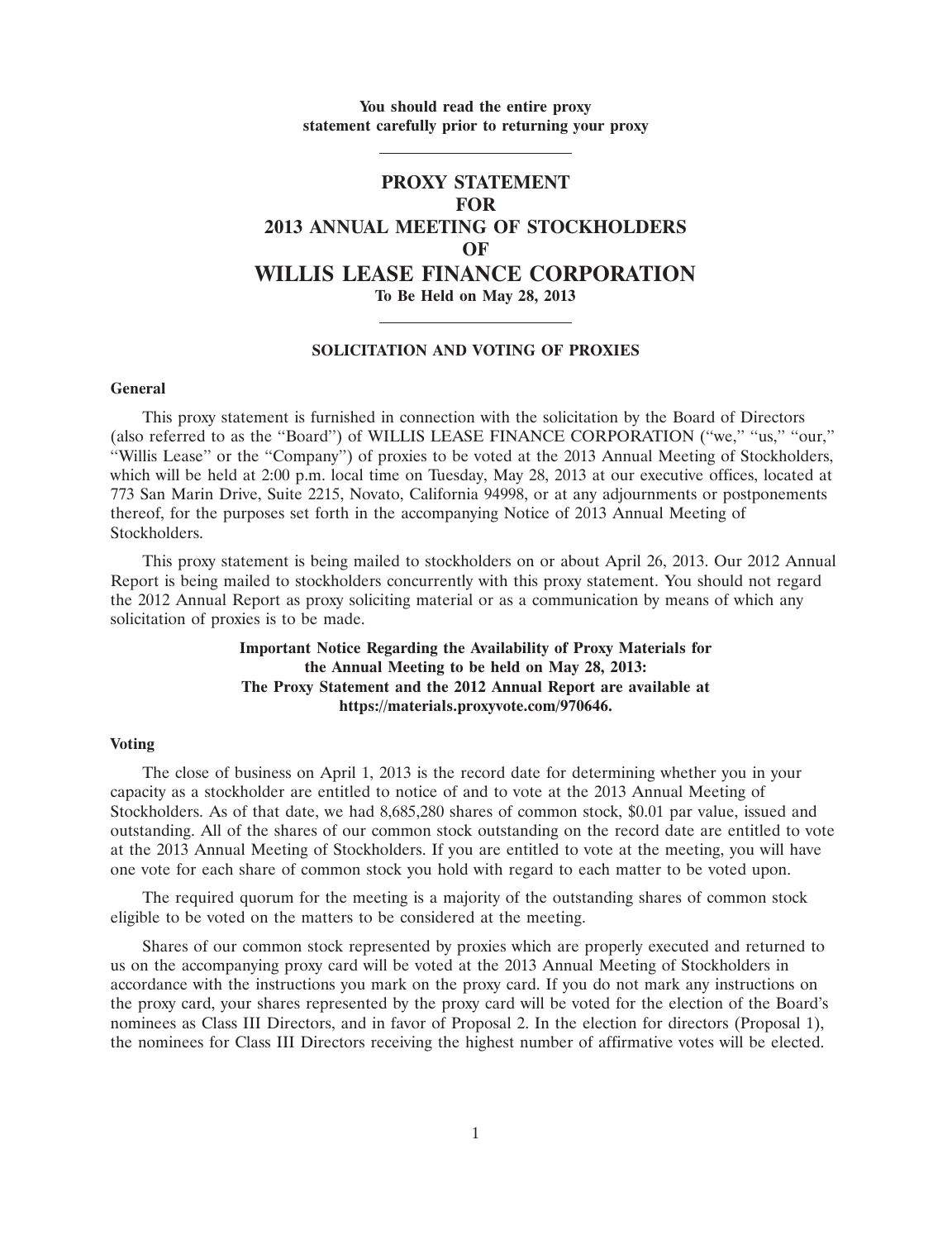The affirmative vote of a majority of the shares voted in person or by proxy at the 2013 Annual Meeting is required for the adoption of Proposal 2.

If a properly signed proxy or ballot indicates that you abstain from voting or that your shares are not to be voted on a particular proposal, your shares will not be counted as having been voted on that proposal, although your shares will be counted as being in attendance at the meeting for purposes of determining the presence of a quorum. Broker non-votes (*i.e.*, shares held by brokers or nominees as to which instructions have not been received from beneficial owners or persons entitled to vote that the broker or nominee does not have discretionary power to vote on a particular matter) are counted towards a quorum, but are not counted for purposes of the proposals in determining whether a matter has been approved by a majority of the shares represented in person or by proxy and entitled to vote.

Our management does not know of any matters to be presented at the 2013 Annual Meeting of Stockholders other than those set forth in this proxy statement and in the Notice accompanying this proxy statement. If other matters should properly come before the meeting, the proxy holders will vote on such matters in accordance with their best judgment.

# **Revocability of Proxies**

If you give a proxy in the form accompanying this proxy statement, you have the right to revoke it at any time before it is voted at the meeting. You may revoke your proxy by:

- filing an instrument of revocation with our Corporate Secretary;
- presenting at or prior to the meeting of a duly executed proxy bearing a later date; or
- attending the meeting and electing to vote in person.

#### **Solicitation**

This solicitation is made by our Board of Directors on our behalf. The entire cost of preparing, assembling and mailing the Notice of 2013 Annual Meeting of Stockholders, this proxy statement and the enclosed proxy card, and of soliciting proxies, will be paid by us. Proxies will be solicited principally through the use of the mails, but we may solicit proxies personally or by telephone, electronic mail or special letter by our officers and our regular employees for no additional compensation. We have retained American Stock Transfer & Trust and Broadridge to aid in the solicitation at an estimated cost to us of approximately \$12,900 plus out-of-pocket expenses.

# **INFORMATION ABOUT THE BOARD OF DIRECTORS AND THE COMMITTEES OF THE BOARD**

## **Board of Directors**

Our Bylaws authorize us to have six Directors. At the present time, the Board consists of six Directors who are divided into three classes of two directors each: Class I, Class II and Class III. One class is elected each year for a three-year term. Gérard Laviec, W. William Coon, Jr., Hans Joerg Hunziker, and Robert T. Morris are independent directors, as defined in the NASDAQ listing standard.

Our business, property and affairs are managed under the direction of the Board. Directors are kept informed of our business through discussions with our Chairman and Chief Executive Officer and our other officers, by reviewing materials provided to them and by participating in meetings of the Board and its committees. The Board held a total of four meetings during the fiscal year ended December 31, 2012. Each incumbent director attended at least 75% of the aggregate of: (i) the total number of meetings of the Board; and (ii) the total number of meetings held by all Committees of the Board on which he served, other than Mr. Austin Willis, who was unable to attend two of the four meetings during 2012 partly as a result of scheduling conflicts with his military commitment (described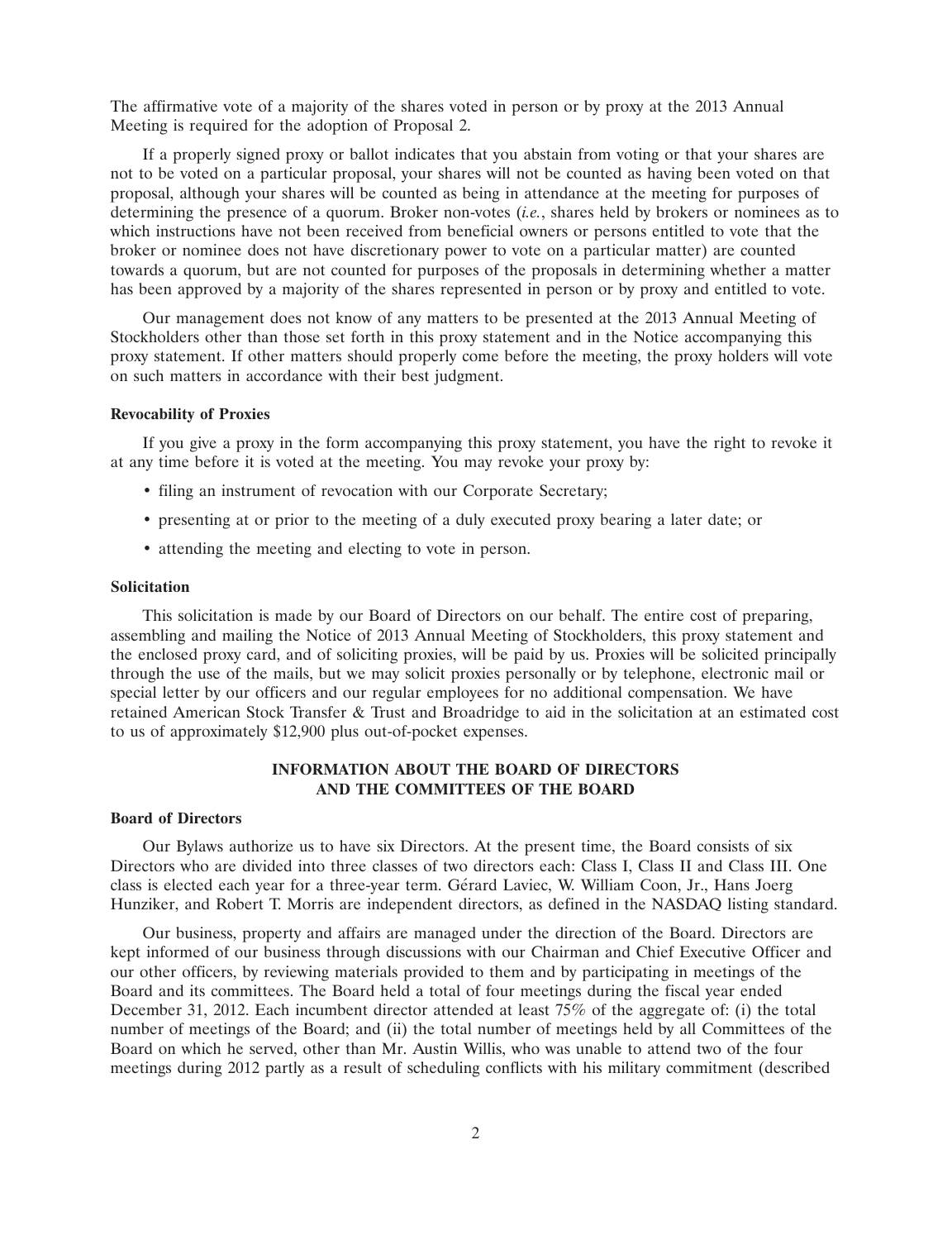in more detail under ''Principal Occupations, Background and Qualifications of Director Nominees and Continuing Directors.'').

# **Communications with the Board**

You may communicate with the Board of Directors by sending a letter to: Board of Directors, Willis Lease Finance Corporation, c/o Office of the Corporate Secretary, 773 San Marin Drive, Suite 2215, Novato, California 94998. Our Office of the Corporate Secretary will receive your correspondence and forward it to the Board of Directors or to any individual director or directors to whom your communication is directed, unless the communication is unduly hostile, threatening, illegal, does not reasonably relate to us or our business, or is similarly inappropriate. The Office of the Corporate Secretary has the authority to discard any inappropriate communications or to take other appropriate actions with respect to any such inappropriate communications.

#### **Attendance at the Annual Meeting of Stockholders**

Directors Charles F. Willis IV and Robert T. Morris attended the 2012 Annual Meeting of Stockholders; our other directors did not attend. We have no policy requiring Board members to attend our annual meeting.

#### **Committees of the Board**

The Board of Directors has an Audit Committee and a Compensation Committee, both currently comprised solely of independent directors, as defined by the NASDAQ listing standard.

The Board does not have a nominating committee or committee performing the functions of such a committee. The Board has determined that the function of a nominating committee is adequately fulfilled by the independent directors. It has not established such a committee and therefore has no nominating committee charter. The full Board of Directors participates in the consideration of any director nominee.

Although we have not formally set any specific minimum qualifications that director nominees must possess, we look for candidates with the appropriate experience in aviation and leasing, a strong professional background, and a general understanding of marketing, finance and other disciplines related to the success of a company in our industry. And although not part of any formal policy, our goal is a balanced and diverse Board, with members whose skills, background and experience are complimentary and, together, cover the spectrum of areas that impact our business. Our directors are generally nominated by our management or other directors, and each nominee is evaluated based on the above qualifications and in the context of the Board as a whole. While we do not normally engage professional search firms or other third parties in connection with our Board nomination process, we may do so in the future.

Since we do not have a history of stockholder nominations of directors, we do not have a formal policy regarding stockholder nominees to the Board. Under our Bylaws, stockholders wishing to nominate a candidate for director must give notice to our Corporate Secretary no later than the close of business on the 90th day prior to the first anniversary of our preceding year's annual meeting. If the annual meeting is more than 30 days before or 60 days after such anniversary date, the notice must be delivered no later than the 90th day prior to such annual meeting or the 10th day following the day on which we publicly announce the annual meeting date. The notice should set forth: (i) the name, age, business address and residence address of the nominee; (ii) the principal occupation or employment of the nominee; (iii) the class and number of our shares beneficially owned by the nominee; (iv) a description of all arrangements or understandings between the stockholder and the nominee and any other person(s) pursuant to which the nomination is made by the stockholder; and (v) any other information relating to the nominee that is required to be disclosed in proxy statements for the election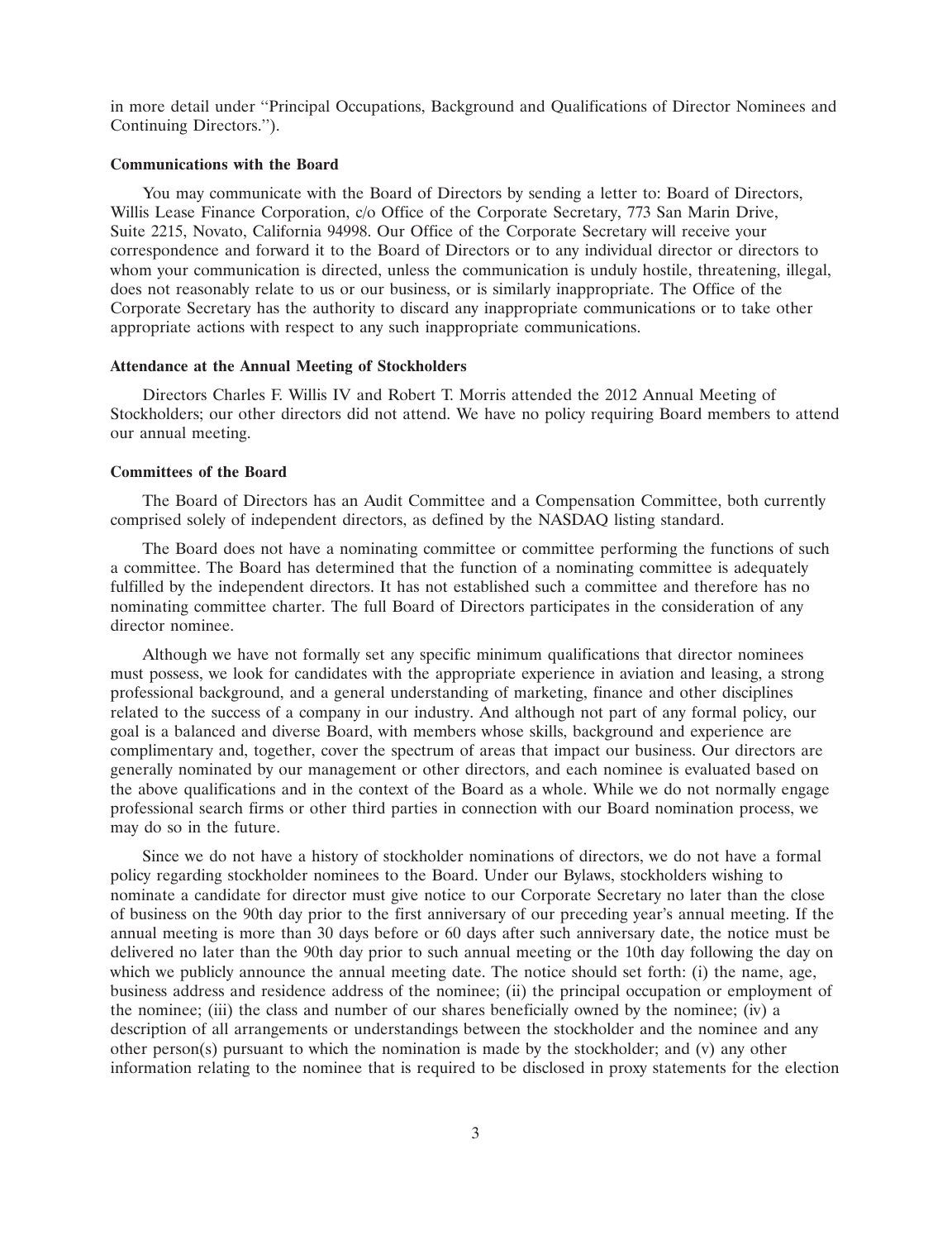of directors pursuant to Regulation 14A under the Securities Exchange Act of 1934. Nominees proposed by stockholders will be evaluated in the same manner as those proposed by management or existing directors.

The Audit Committee oversees our accounting function, internal controls and financial reporting process on behalf of the Board. The NASDAQ's listing rules require that our Audit Committee be composed of at least three independent directors. The Audit Committee meets with our financial management and our independent registered public accounting firm to review our financial statements and filings, the audit and matters arising from them, and financial reporting procedures, including any significant judgments made in preparation of the financial statements. The Audit Committee currently consists of Directors Robert T. Morris (Chair), Gerard Laviec, W. William Coon, Jr. and Hans Joerg ´ Hunziker. All members of the Audit Committee are able to read and understand financial statements. Mr. Morris also qualifies as an audit committee financial expert, as defined by the SEC, and is financially sophisticated as required by the NASDAQ listing standards. The Committee held five meetings during the 2012 fiscal year. The Audit Committee's charter is available on the Company's web site (*www.willislease.com*).

The Compensation Committee reviews and approves our compensation arrangements for executive officers and administers the 2007 Stock Incentive Plan. The Compensation Committee currently consists of Directors Hans Joerg Hunziker (Chair), Gérard Laviec, W. William Coon, Jr., and Robert T. Morris. The Compensation Committee held four meetings during the 2012 fiscal year. For additional details, see ''Compensation of Executive Officers—Compensation Discussion and Analysis'' elsewhere in this proxy statement. The Compensation Committee's charter is available on the Company's web site (*www.willislease.com*).

### **Board Leadership Structure**

Our company is led by Charles F. Willis, IV, the founder of the Company who serves as our Chairman and Chief Executive Officer. This approach is commonly utilized by public companies in the United States and we believe it has been effective for our company as well. Serving in both these roles since the Company was founded has allowed Mr. Willis to be seen by participants in the aviation industry and by our customers, business partners, investors and the other stakeholders as providing strong leadership for our company and in our industry. The Board believes that his combined role is the optimal structure for us and our stockholders because it enables decisive leadership, ensures clear accountability and enhances our ability to consistently communicate our message and strategy to all of our stakeholders. Moreover, Mr. Willis possesses detailed and in-depth knowledge of the issues, opportunities and challenges facing us and our business and, therefore, is best positioned to develop agendas that focus the Board's time and attention on the most critical matters, while minimizing the potential for confusion or duplication of efforts. We recognize that different board leadership structures may be appropriate for companies in different situations and believe that no one structure is suitable for all companies. We believe that our current Board leadership structure is optimal for us because it demonstrates to our employees, suppliers, customers and other stakeholders that Willis Lease is under strong leadership, with a single person setting the tone and having primary responsibility for managing our operations.

We have not appointed an independent board chairman or lead independent director, as we believe that the members of our Board and the two standing Board Committees consisting of independent directors provide an appropriate level of oversight. In this regard, the Audit Committee oversees the accounting and financial reporting processes, as well as risk, legal and compliance matters. The Compensation Committee oversees the compensation of our Chairman and Chief Executive Officer, and upon the recommendation of the Chief Executive Officer, the compensation of the other Named Executive Officers. Each of these Committees is led by a chairperson other than the Chairman and Chief Executive Officer and, as discussed in more detail in this proxy, the entire Board of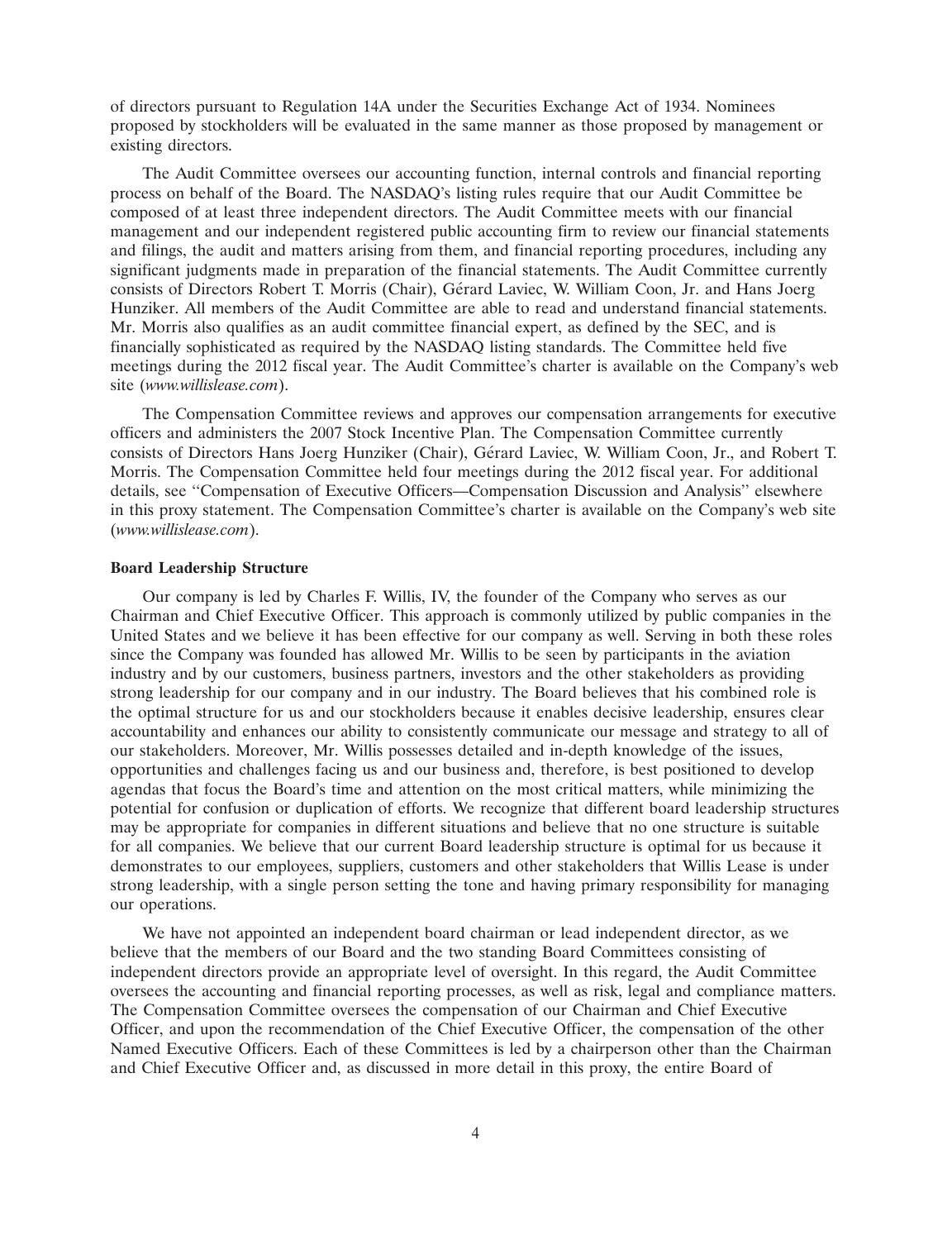Directors is actively involved in overseeing our risk management. The entire Board, or, as appropriate, the independent directors, monitors matters such as the composition of the Board and its committees, board performance and ''best practices'' in corporate governance. Our independent directors also conduct meetings in executive session. These meetings are typically held in conjunction with every Board meeting and in 2012 each Board meeting included an independent directors' session. This allows directors to speak candidly on any matters of interest without the Chief Executive Officer or other managers present. We believe this framework strikes a sound balance with appropriate oversight and that appointing an independent board chairman would not improve the performance of the Board in a material way.

# **The Board's Role in Risk Oversight**

It is management's responsibility to manage risk and bring to the Board's attention the most material risks to the Company. Our Board, including through the Audit Committee and Compensation Committee, each of which are comprised solely of independent directors, regularly reviews various areas of significant risk to the Company, and advises and directs management on the scope and implementation of policies, strategic initiatives and other actions designed to mitigate various types of risks. Specific examples of risks primarily overseen by the full board include competition risks, industry risks, economic risks, liquidity risks, business operations risks and risks related to acquisitions and dispositions. Our Audit Committee regularly reviews with management and the independent auditors significant financial risk exposures and the processes management has implemented to monitor, control and report such exposures. Specific examples of risks primarily overseen by the Audit Committee include risks related to the preparation of Willis Lease's financial statements, disclosure controls and procedures, internal controls and procedures required by the Sarbanes-Oxley Act, accounting, financial and auditing risks, treasury risks (insurance, credit and debt), risks posed by significant litigation matters, risks associated with proposed affiliate transactions, and compliance with the Company's Code of Ethics and other applicable laws and regulations. The Compensation Committee reviews and evaluates risks related to the attraction and retention of talent, risks associated with management succession planning, and risks related to the design of compensation programs established by the Compensation Committee for our executive officers. The Compensation Committee has determined in its reasonable business judgment that our compensation policies and practices for all employees, including executive officers, do not create risks that are reasonably likely to have a material adverse effect on the Company.

# **Director Compensation**

For details regarding director compensation, see ''Compensation of Executive Officers— Compensation Discussion and Analysis—Director Compensation'' elsewhere in this proxy statement.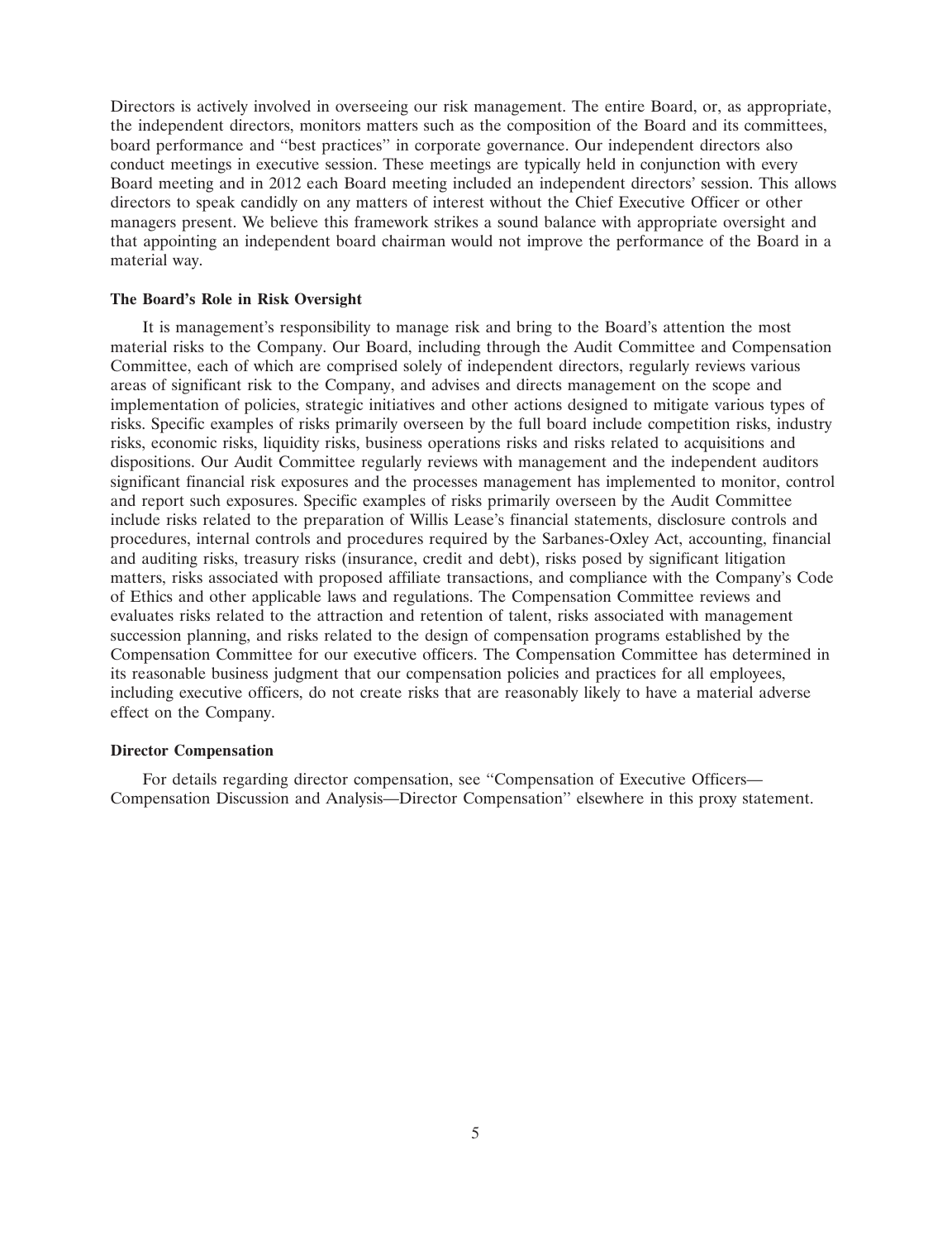|                                                                    | <b>Director</b><br><b>Since</b> | $Age*$ |
|--------------------------------------------------------------------|---------------------------------|--------|
| Class I Directors Whose Terms Expire at the 2014 Annual Meeting:   |                                 |        |
| Robert T. Morris                                                   | 2006                            | 64     |
|                                                                    | 2003                            | 73     |
| Class II Directors Whose Terms Expire at the 2015 Annual Meeting:  |                                 |        |
|                                                                    | 2008                            | 32     |
|                                                                    | 2002                            | 73     |
| Class III Directors Whose Term Expires at the 2013 Annual Meeting: |                                 |        |
|                                                                    | 1985                            | 64     |
|                                                                    | 2006                            | 63     |

\* Age as of April 1, 2013.

#### **Principal Occupations, Background and Qualifications of Director Nominees and Continuing Directors**

*Charles F. Willis, IV* is the founder of Willis Lease, has served as Chief Executive Officer and a Director since our incorporation in 1985, served as President until July 2011 (when Donald A. Nunemaker was promoted to that position), and has served as Chairman of the Board of Directors since 1996. Mr. Willis has over 40 years of experience in the aviation industry. From 1975 to 1985, Mr. Willis served as president of Willis Lease's predecessor, Charles F. Willis Company, which purchased, financed and sold a variety of large commercial transport aircraft and provided consulting services to the aviation industry. During 1974, Mr. Willis operated a small business not involved in the aviation industry. From 1972 through 1973, Mr. Willis was Assistant Vice President of Sales at Seaboard World Airlines, a freight carrier. From 1965 through 1972, he held various positions at Alaska Airlines, including positions in the flight operations, sales and marketing departments. As our founder and Chief Executive Officer, Mr. Willis brings to the Board significant senior leadership, sales and marketing, industry, technical and global experience, and a deep institutional knowledge of the Company, its operations and customer relations.

*Hans Joerg Hunziker* previously served as one of our Directors from November 2000 until July 1, 2003. He was elected a Class II Director at the 2006 Annual Meeting. Since 2002, Mr. Hunziker has been the owner and CEO of HLF Aviation GmbH (formerly known as Hunziker Lease & Finance), a company he founded in Switzerland which offers independent business consulting services to the aviation industry. From 1998 to 2002, he was the President and Chief Executive Officer of Flightlease AG Ltd., a public company involved in aircraft leasing as a subsidiary of SAirGroup whose headquarters are in Zurich, Switzerland. From 1998 to 2001, he was also co-CEO of GATX Flightlease Management GmbH, an asset management and commercial aircraft leasing company. From 1996 to 1998, he was the Chief Financial Officer of SAirServices Ltd., a group of companies including aircraft maintenance and overhaul, ground handling services, information technology and real estate, and Managing Director of SAirServices Invest Ltd. From 1991 to 1996, he was Chief Financial Officer of Swissair Associated Companies Ltd., a group of 150 companies, primarily in the hotel, catering (Gate Gourmet) and trading business. Mr. Hunziker holds a master's degree in Economics and Business Administration from the University of Zurich. He also received the equivalent of a doctoral degree from the University of Zurich, after successful completion of his thesis on Strategic Planning in the Airline Industry. In addition to previously serving as a director of Willis Lease, he was Chairman of the Board of Flightlease Holdings (Guernsey) Limited (and a director of several of its subsidiaries in Guernsey and Bermuda), as well as Chairman of the Board of Flightlease (Netherlands) B.V., SRTechnics Group AG, SRTechnics Switzerland AG, Swisscargo AG and SAirServices Invest AG. He was a member of the Board of Directors of Jetbird AG from 2006-2009, and was also previously a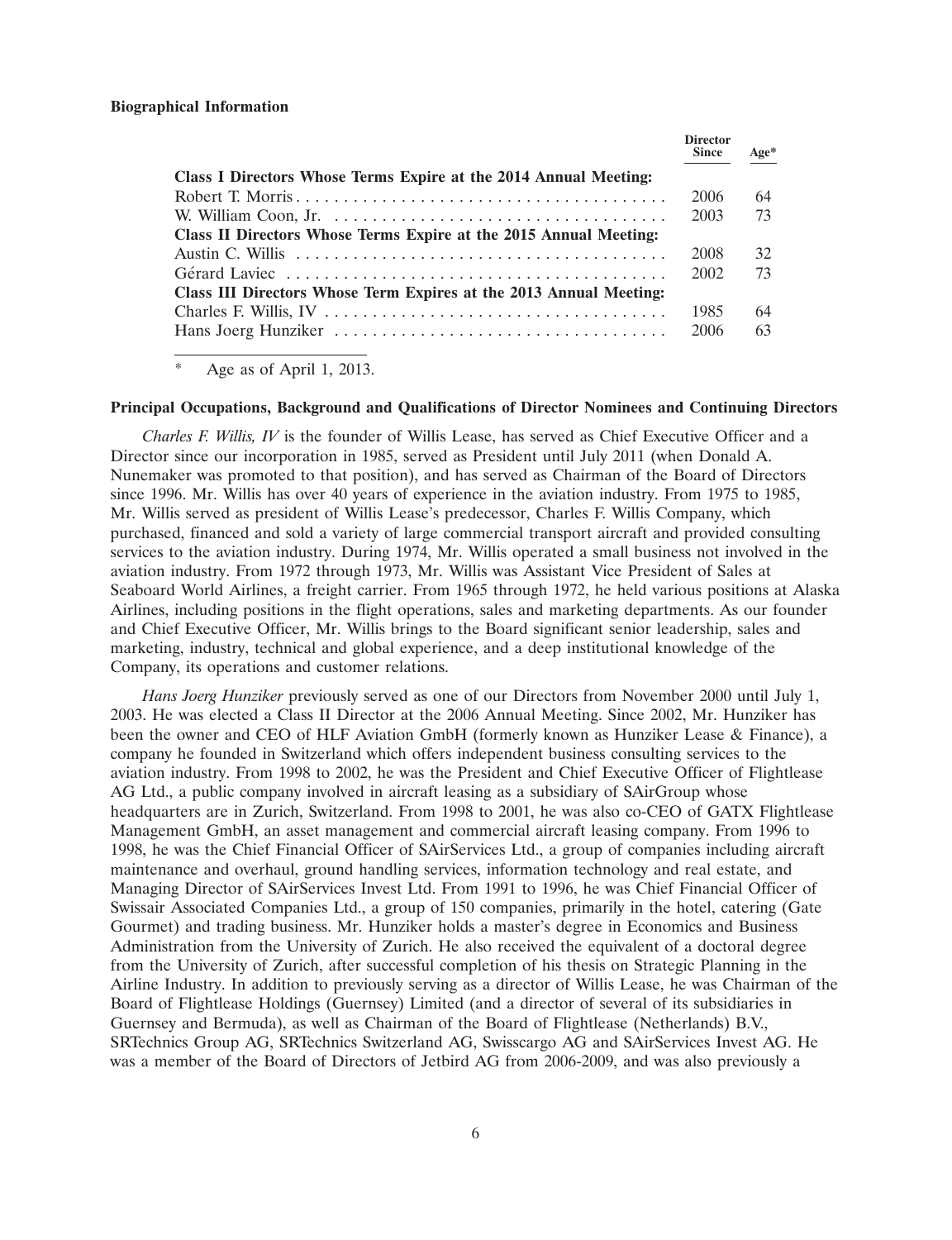member of the Board of Directors of each of FlightTechnics LLC, Delaware, Swissport Brazil Ltd., Polygon Insurance Company Ltd. and Gotland Shipping AG. Mr. Hunziker brings to the Board a high level of financial sophistication, broad international exposure and significant experience in commercial aviation and the aviation equipment leasing industry.

*G´erard Laviec* joined our Board of Directors in February 2002. In 2001, Mr. Laviec retired from his position as President and Chief Executive Officer of CFM International, a partnership between General Electric Company and SNECMA and a major supplier of engines for commercial jets. Mr. Laviec joined the CFM-56 Program in 1976 in its incipient phase. From 1983 to 1995, he served as General Manager in product support engineering, business operations, sales and marketing, and was named President and Chief Executive Officer of CFM International in 1995. Mr. Laviec also served as the Chairman of the Board of Shannon Engine Support, a wholly-owned CFM International subsidiary in Ireland, from 1995 until 2001. Mr. Laviec is a graduate of INSA Lyon, France with a degree in Mechanical Engineering. He served in the French Air Force as a Flight Officer in Search and Rescue teams prior to joining SNECMA. He is a Knight for the French National Order of Merit. Mr. Laviec brings to the Board intimate knowledge about a key aviation industry player and an important supplier of engines to the Company, broad international exposure and insight into challenges associated with managing a global organization, expertise in aviation and engineering generally, and expertise in the engine leasing industry in particular.

*W. William Coon, Jr.* spent 34 years at GE Aircraft Engines (''GEAE''), a division of General Electric Company (NYSE:GE), where he served in numerous management positions. Prior to retiring from GEAE in 2000, Mr. Coon was General Manager for Small Commercial Aircraft Services. From 1984 to 1998 he served as Director of Product Support, where he was responsible for supplying global services to the company's regional airline customers. In addition to those executive positions, Mr. Coon was a director of each of T Group America and Flight Technics from 2003 through 2007. Mr. Coon holds a Bachelor of Science Degree in Aeronautical Engineering from the University of Michigan and a Master of Business Administration from Xavier University. Mr. Coon brings to the Board a valuable technical literacy, knowledge of an important manufacturer and supplier of engines to the Company, and familiarity with the needs of the Company's commercial airline customer base.

*Robert T. Morris* is currently President of Robert Morris & Company, a company he founded in 1992. He joined Union Bank of California Leasing in 2004 to establish an innovative equipment leasing group, and served as its President through March 2007. Prior to joining Union Bank of California Leasing, he was a consultant to more than 25 commercial banks for their equipment leasing operations over a 12 year period. He has also worked for Bank of San Francisco, Bank of Montreal and GATX Leasing Corporation. Mr. Morris holds a master's degree from the American Graduate School of International Management and a Bachelor of Arts Degree from the University of Denver with majors in Economics, Political Science and History. Mr. Morris brings to the Board considerable expertise in the aviation equipment leasing industry with a focus on finance and risk evaluation.

*Austin C. Willis* was elected to the Board in December 2008. Mr. Willis is the founder of J.T. Power LLC, a privately held company engaged in the business of selling commercial jet turbine engine parts and leasing commercial aircraft. He served as J.T. Power's president from its founding in 2004 until 2012 when day-to-day management as president of J.T. Power was transitioned to another individual with Mr. Willis continuing as Chief Executive Officer. This transition was implemented to facilitate Mr. Willis' enlistment in the U.S. armed forces in 2012. He has completed his basic training and is undergoing the selection process to determine his duties in the immediate future. The Board is fully supportive of Mr. Willis' decision to enter into military service and his efforts to continue fulfilling his duties as a member of the Board while undergoing his military training. In addition to his duties with J.T. Power and the U.S. armed forces, since 2006 Mr. Willis has also owned and served as Chief Executive Officer of Aviation Management LLC, an aviation consulting firm. Mr. Willis holds a bachelor's degree from the London School of Economics and Political Science where he studied finance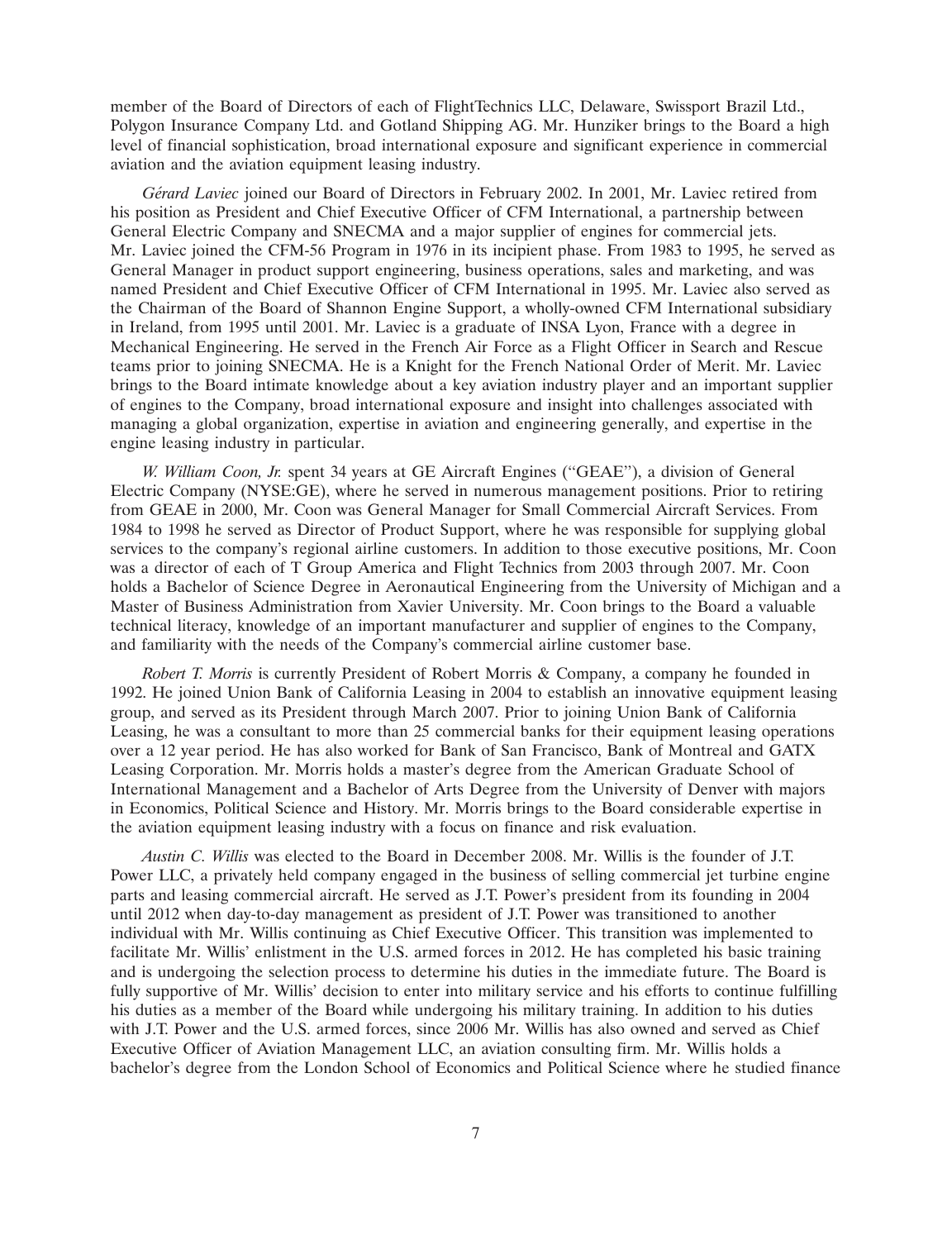and industrial relations. He is the son of Charles F. Willis, IV. Mr. Willis brings to the Board familiarity with the aviation industry generally with a focus on the after-market disposition of the aircraft engines and parts which comprise the Company's engine portfolio.

# **PROPOSAL 1 ELECTION OF TWO CLASS III DIRECTORS**

Our Board is divided into three classes, each class having a three-year term that expires in successive years. At the 2013 Annual Meeting of Stockholders, two Directors will be elected in Class III, to serve a three-year term expiring at the 2016 Annual Meeting of Stockholders or until succeeded by another qualified director who has been duly elected.

The nominees for Director in Class III are Charles F. Willis, IV and Hans Joerg Hunziker.

The proxy holders intend to vote all proxies received by them for the foregoing nominees, unless instructions to the contrary are marked on the proxy. In the event that any nominee is unable or declines to serve as a Director at the time of the 2013 Annual Meeting of Stockholders, the proxies will be voted for any nominee who shall be designated by the present Board to fill the vacancy. As of the date of this proxy statement, the Board is not aware of any nominee who is unable or will decline to serve as a director.

# **THE BOARD OF DIRECTORS UNANIMOUSLY RECOMMENDS A VOTE ''FOR''THE ELECTION OF THE NOMINEES AS CLASS III DIRECTORS.**

#### **EXECUTIVE OFFICERS OF WILLIS LEASE FINANCE CORPORATION**

Our executive officers are as follows:

| Name                                                    | $Age*$ | <b>Positions and Offices</b>                                            |
|---------------------------------------------------------|--------|-------------------------------------------------------------------------|
| Charles F. Willis, $IV^{**}$ 64 Chief Executive Officer |        |                                                                         |
| Donald A. Nunemaker 65 President                        |        |                                                                         |
|                                                         |        | Bradley S. Forsyth 47 Senior Vice President and Chief Financial Officer |
| Thomas C. Nord $\ldots \ldots \ldots$ 72                |        | Senior Vice President, General Counsel and Secretary                    |
|                                                         |        | Paul D. "Dave" Johnson 49 Senior Vice President, Marketing and Sales    |

Age as of April 1, 2013.

See business experience background under "Principal Occupations, Background and Qualifications of Director Nominees and Continuing Directors.''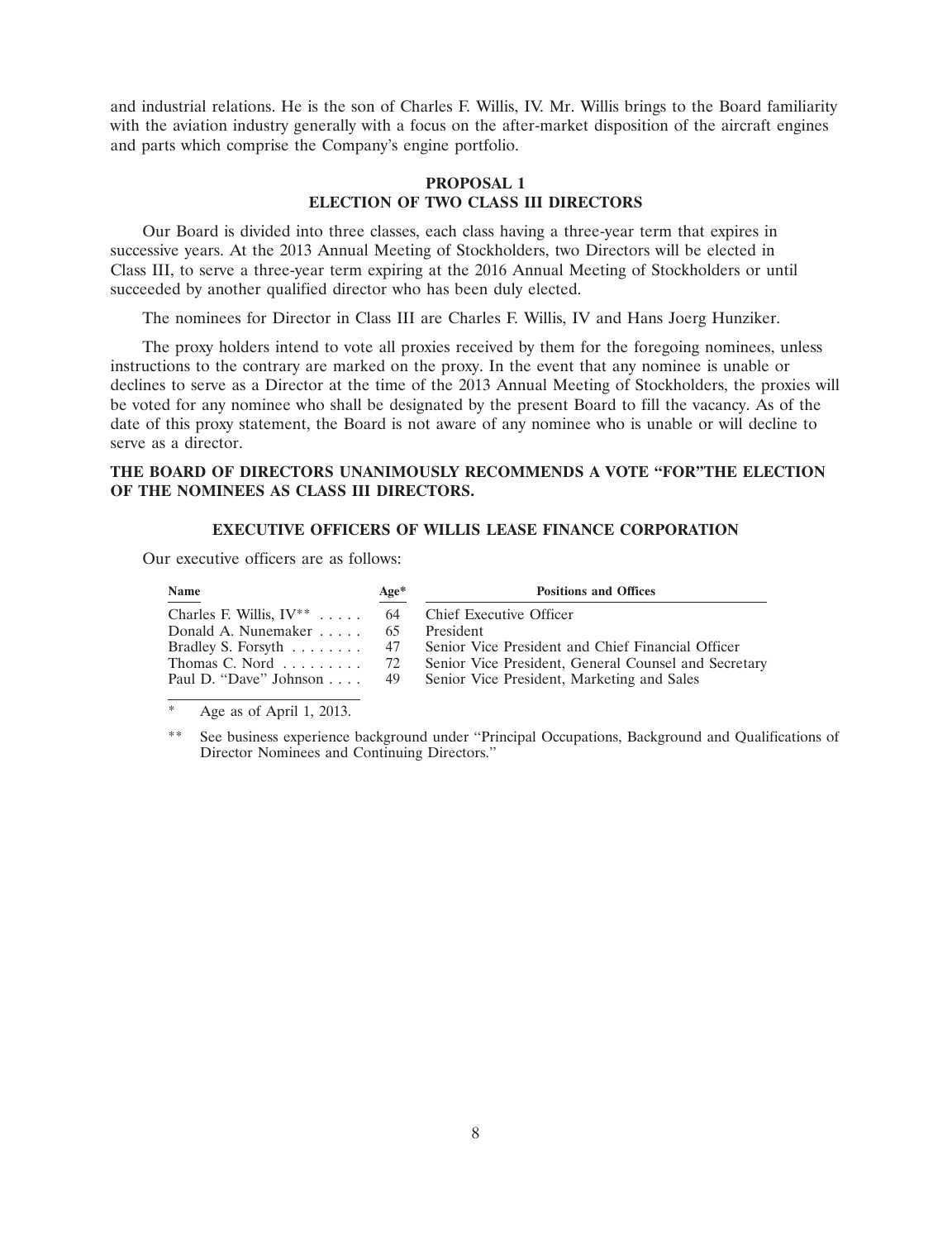*Donald A. Nunemaker* has been with us since July 1997 and currently serves as our President. Prior to his appointment as President, he served as General Manager—Leasing until July 2011, as Chief Operating Officer until September of 2006, and prior to that as Chief Administrative Officer until March 2001. Mr. Nunemaker also served on our Board of Directors from June to November 2000. Mr. Nunemaker is responsible for managing our day-to-day operation and has been extensively involved in the equipment leasing industry since 1973. From 1995 to 1996, Mr. Nunemaker was President and CEO of LeasePartners, Inc., a leasing company based in Burlingame, California, which was acquired in 1996 by Newcourt Credit Group. From 1990 to 1994, Mr. Nunemaker was Executive Vice President of Concord Asset Management, Inc., an aircraft and computer leasing subsidiary of Concord Leasing, Inc., which was owned by the HSBC Group. Before joining Concord in 1990, Mr. Nunemaker was President and CEO of Banc One Leasing Corporation of New Jersey. Prior to that he spent thirteen years with Chase Manhattan Leasing Company in a variety of senior line and staff positions. Mr. Nunemaker has a Master of Business Administration Degree from Indiana University.

*Bradley S. Forsyth* joined us in January 2007, bringing more than 14 years of experience in the finance and aviation industries. Mr. Forsyth is responsible for the capital markets, finance, treasury, accounting, risk management and systems functions of the Company. Prior to joining Willis Lease from 1994 to 2006, he served as Vice President of Finance for Standard Aero, an international aviation maintenance, repair and overhaul services provider, providing financial management support to nine business units with \$800 million in annual sales. Prior to that, he was with PriceWaterhouse (now PricewaterhouseCoopers) practicing in their audit and tax departments. He is a Chartered Accountant and graduated from the University of Manitoba with a Bachelor of Commerce Degree.

*Thomas C. Nord* has served as our Senior Vice President and General Counsel, managing our legal affairs since July 2003 through March 31, 2013, when those duties were formally transferred to his successor, Dean M. Poulakidas. Since April 1, 2013, Mr. Nord has continued to work for the Company on a retainer basis to facilitate the transition from him to Mr. Poulakidas. From May 1977 to March 2003, he was an attorney with GATX. While at GATX, among other positions, he served from January 1981 until March 2003 as the Managing Director, General Counsel and Secretary for various GATX subsidiaries specializing in finance and leasing. From February 1974 until May 1977, Mr. Nord was Counsel to Irving Trust Company in New York, New York. From June 1969 to February 1974 Mr. Nord was associated with the New York City law firm of Seward & Kissel. Mr. Nord holds a Juris Doctor Degree from the University of North Carolina.

*Paul D. ''Dave'' Johnson* joined us in May 2011, bringing a wealth of aviation expertise and a unique combination of experience over the past 26 years as an aircraft leasing marketing executive and lawyer and as a commercial airline and military pilot. From 1998 to 2011, Mr. Johnson was with International Lease Finance Corporation, a major aircraft leasing company, where he served in a variety of legal, sales and marketing positions including Vice President of Marketing and Corporate Counsel. Prior to joining ILFC, he was a commercial airline pilot with American Airlines for 11 years and earlier served as a B-52 combat crew commander in the United States Air Force for six years, rising to the rank of captain. He is also a Director of the Heritage Flight Museum, a  $501(C)(3)$ organization dedicated to the preservation and operation of historic military aircraft. Mr. Johnson holds a Bachelor of Science in Aeronautical Engineering Degree from the United States Air Force Academy, a Master of Business Administration Degree from Louisiana Tech University, and a Juris Doctor Degree from the University of California—Los Angeles.

# **SECURITY OWNERSHIP OF CERTAIN BENEFICIAL OWNERS AND MANAGEMENT**

The following table sets forth information regarding the beneficial ownership of our common stock as of April 1, 2013 by: (i) each person who is known to us to own beneficially more than five percent of the outstanding shares of our common stock; (ii) each Director; (iii) each officer listed in the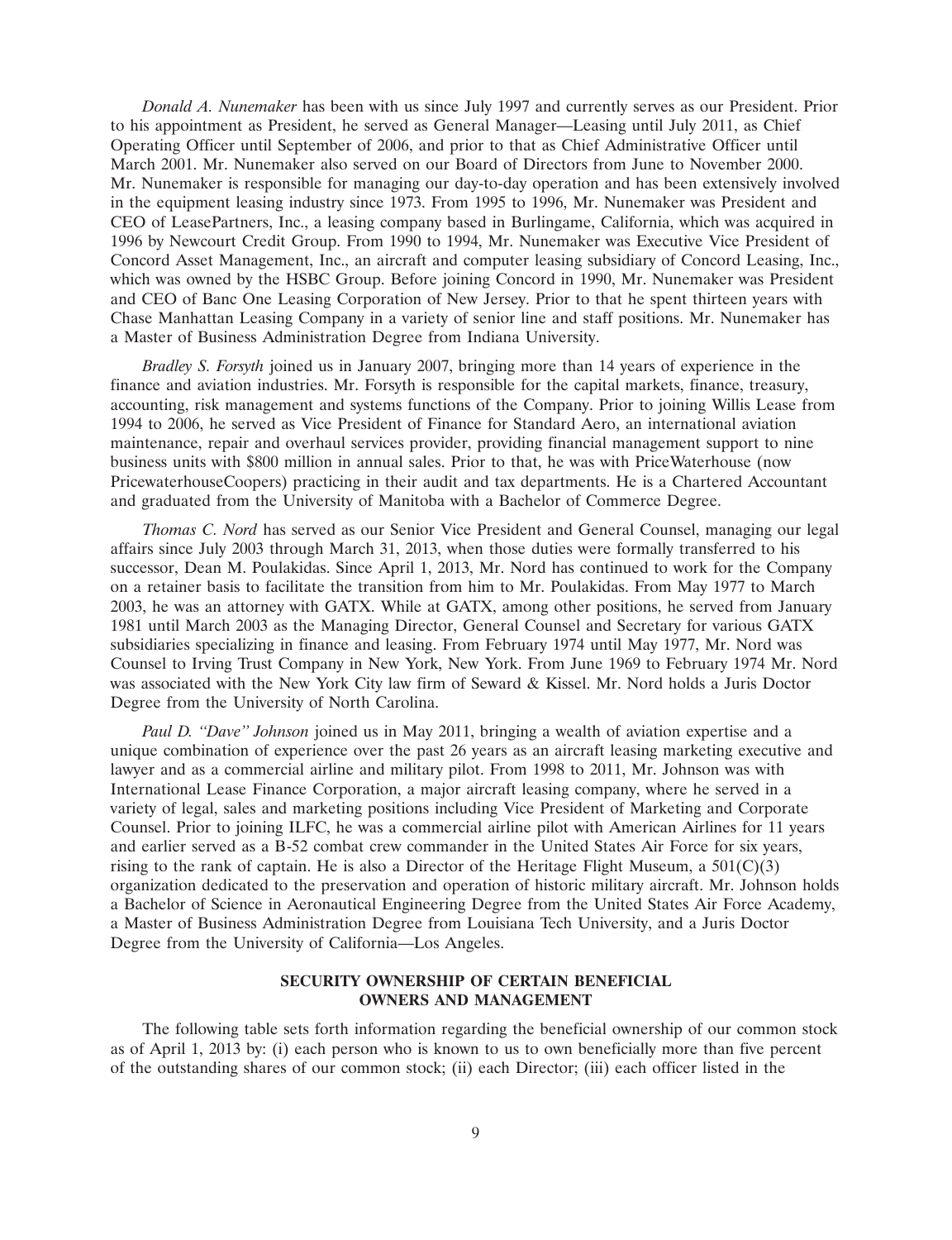Summary Compensation Table; and (iv) all Directors and Executive Officers as a group. Unless specified below, the mailing address for each individual, officer or director is

c/o Willis Lease Finance Corporation, 773 San Marin Drive, Suite 2215, Novato, CA 94998. As of April 1, 2013 we had 8,685,280 shares of common stock, \$0.01 par value, issued and outstanding.

|                                                              | Common $stock(1)$          |                        |  |
|--------------------------------------------------------------|----------------------------|------------------------|--|
| Name and Address of Beneficial Owner                         | Number of<br><b>Shares</b> | Percentage<br>of Class |  |
|                                                              | 2,791,496(2)               | $31.92\%$              |  |
|                                                              | 152,953(3)                 | $1.76\%$               |  |
|                                                              | 102,008                    | $1.17\%$               |  |
|                                                              | 96,530                     | $1.11\%$               |  |
|                                                              | 44,473(4)                  |                        |  |
|                                                              | 42,173(5)                  | $\ast$                 |  |
|                                                              | 15.316                     | $\ast$                 |  |
|                                                              | 6.881                      | $\ast$                 |  |
|                                                              | 5,705                      | $\ast$                 |  |
|                                                              | 5.628                      | $\ast$                 |  |
| All Directors and Executive Officers as a group (10 persons) | 3.263.163                  | 37.35%                 |  |
|                                                              | 756,576(6)                 | $8.71\%$               |  |
|                                                              | 688,812(7)                 | $7.93\%$               |  |
|                                                              | 630,034(8)                 | $7.25\%$               |  |

Less than one percent of our outstanding common stock.

- (1) Except as indicated in the footnotes to this table, the stockholders named in the table are known to us to have sole voting and investment power with respect to all shares of common stock shown as beneficially owned by them, subject to community property laws where applicable. The number of shares beneficially owned includes common stock of which such individual has the right to acquire beneficial ownership either currently or within 60 days after April 1, 2013, including, but not limited to, upon the exercise of an option.
- (2) Includes 2,138,651 shares held by CFW Partners, L.P., a California limited partnership, of which Charles F. Willis, IV, holds a one percent  $(1\%)$  interest as sole general partner and an eighty percent (80%) interest as a limited partner. A trust for the benefit of Austin C. Willis holds the remaining nineteen percent (19%) interest as a limited partner. Also includes (i) 5,514 shares held in a joint tenancy account with a family member of Mr. Willis who does not live in the same household; (ii) 5,514 shares held under an account in the name of Charles F. Willis, V for which Mr. Willis is the custodian; and, (iii) 641,817 shares held by Mr. Willis in his individual capacity, which include (x)  $190,000$  shares pledged and (y)  $59,000$  options to purchase shares at an exercise price of \$9.20.
- (3) Includes 28,000 options to purchase shares at an exercise price of \$9.20 per share.
- (4) Includes 769 options to purchase shares at an exercise price of \$9.20 per share.
- (5) Includes 15,942 options to purchase shares at a weighted average exercise price of \$7.66 per share.
- (6) Based on Schedule 13G filed by Dimensional Fund Advisors LP with the Securities and Exchange Commission on February 8, 2013. Dimensional Fund Advisors LP mailing address is Palisades West, Building One, 6300 Bee Cave Rd., Austin, TX 78746.
- (7) Based on Schedule 13G filed by Rutabaga Capital Management with the Securities and Exchange Commission on February 13, 2013. Rutabaga Capital Management mailing address is 64 Broad Street, 3rd Floor, Boston, MA 02109.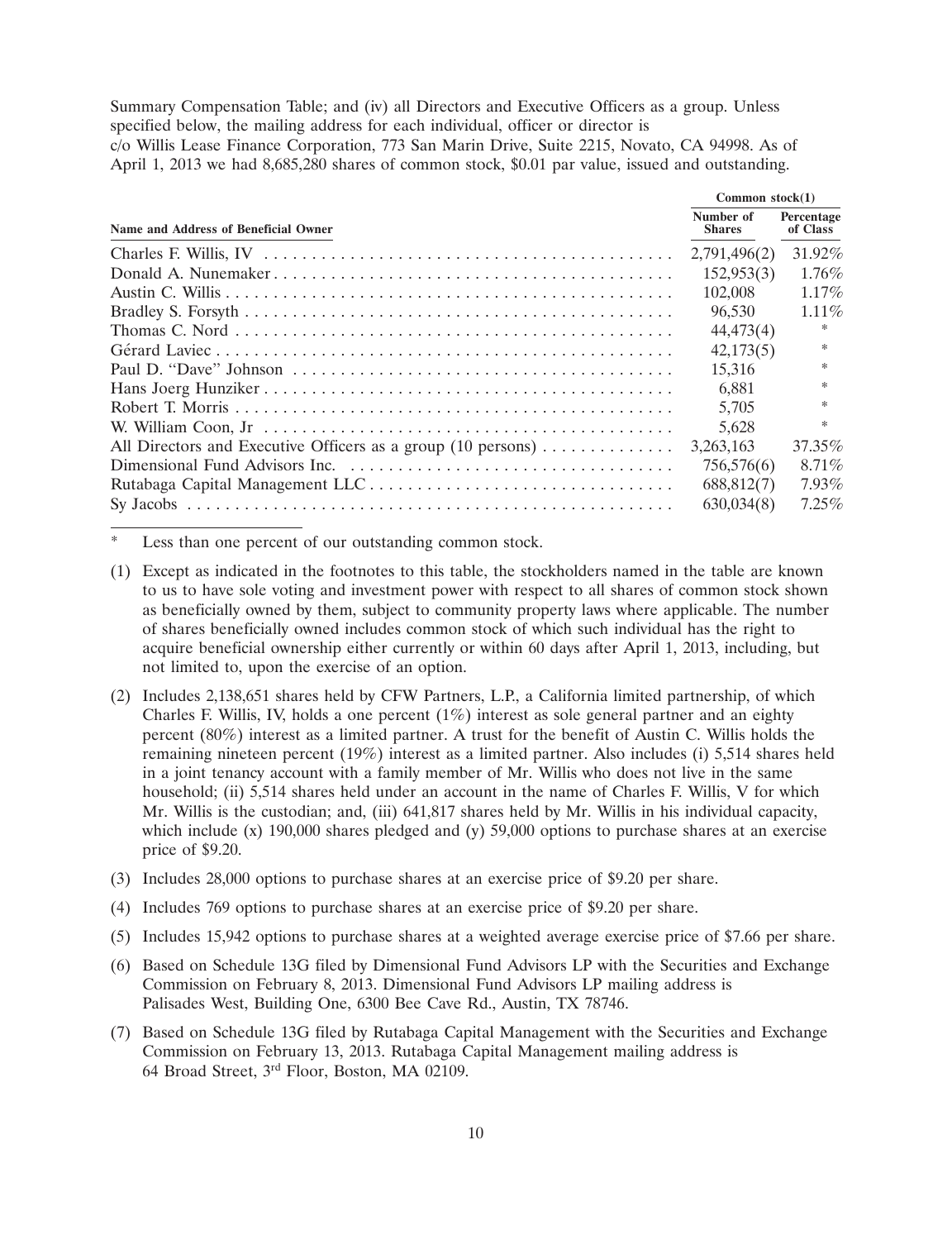(8) Based on (i) Schedule 13G filed by Sy Jacobs with the Securities and Exchange Commission on February 14, 2013. Includes 594,934 shares held by Jacobs Asset Management, LLC. and 35,100 shares held by Sy Jacobs. The mailing address is 11 East 26 Street, New York, NY 10010.

### **SECTION 16(a) BENEFICIAL OWNERSHIP REPORTING COMPLIANCE**

Section 16(a) of the Securities Exchange Act of 1934, as amended, requires our Directors and executive officers, and persons who own more than ten percent of a registered class of our equity securities, to file with the Securities and Exchange Commission initial reports of ownership and reports of changes in ownership of common stock and our other equity securities. Directors, executive officers and holders of more than ten percent of our common stock are required by Securities and Exchange Commission regulation to furnish us with copies of all Section  $16(a)$  reports they file.

Based solely upon review of the copies of such reports furnished to us and written representations from our officers and Directors, we believe that during the fiscal year ended December 31, 2012, our Directors, executive officers and holders of more than ten percent of our common stock complied with all applicable Section 16(a) filing requirements.

# **COMPENSATION OF EXECUTIVE OFFICERS COMPENSATION DISCUSSION & ANALYSIS**

This Compensation discussion and analysis describes the material elements of our compensation program for Named Executive Officers. The Compensation Committee of the Board of Directors (the ''Compensation Committee'') oversees the design and administration of our executive compensation programs. The Compensation Committee is comprised of four independent directors: Hans Joerg Hunziker (Chair), Gérard Laviec, W. William Coon, Jr., and Robert T. Morris. The Compensation Committee meets formally twice per year, and more often if needed. Each meeting includes an executive session with no member of management present. The Compensation Committee's charter is available on the Company's web site *(www.willislease.com)*.

The Compensation Committee retains compensation consultants from time to time to evaluate executive compensation levels and advise on specific programs; the consultants report directly to the Compensation Committee. For the past six years, the Compensation Committee has retained Smith Compensation Consulting to advise on various compensation issues. Smith Compensation Consulting has provided the Compensation Committee information regarding its independence as an advisor, including the fact that it has no other contract or business relationship with Willis Lease, and the Compensation Committee took that information into account in concluding that there was no conflict of interest within the meaning of Section 10C-1 of the Securities Exchange Act of 1934 affecting Smith Compensation Consulting's independence.

The Compensation Committee also carefully considers feedback from the Company's stockholders regarding the Company's executive compensation program, including the results of the stockholders' advisory vote on executive compensation at the 2011 annual meeting which was approved by more than 99% of the votes cast. In accordance with the preference which received the most votes cast among the alternatives regarding the frequency of future advisory votes on executive compensation, the Board decided that future advisory votes on executive compensation would be submitted to stockholders every three years. Accordingly, the next advisory vote on executive compensation would occur at the 2014 annual meeting of stockholders. Stockholders are invited to express their views to the Board regarding executive compensation as well as other matters as described in this Proxy Statement under the heading ''Communications with the Board''.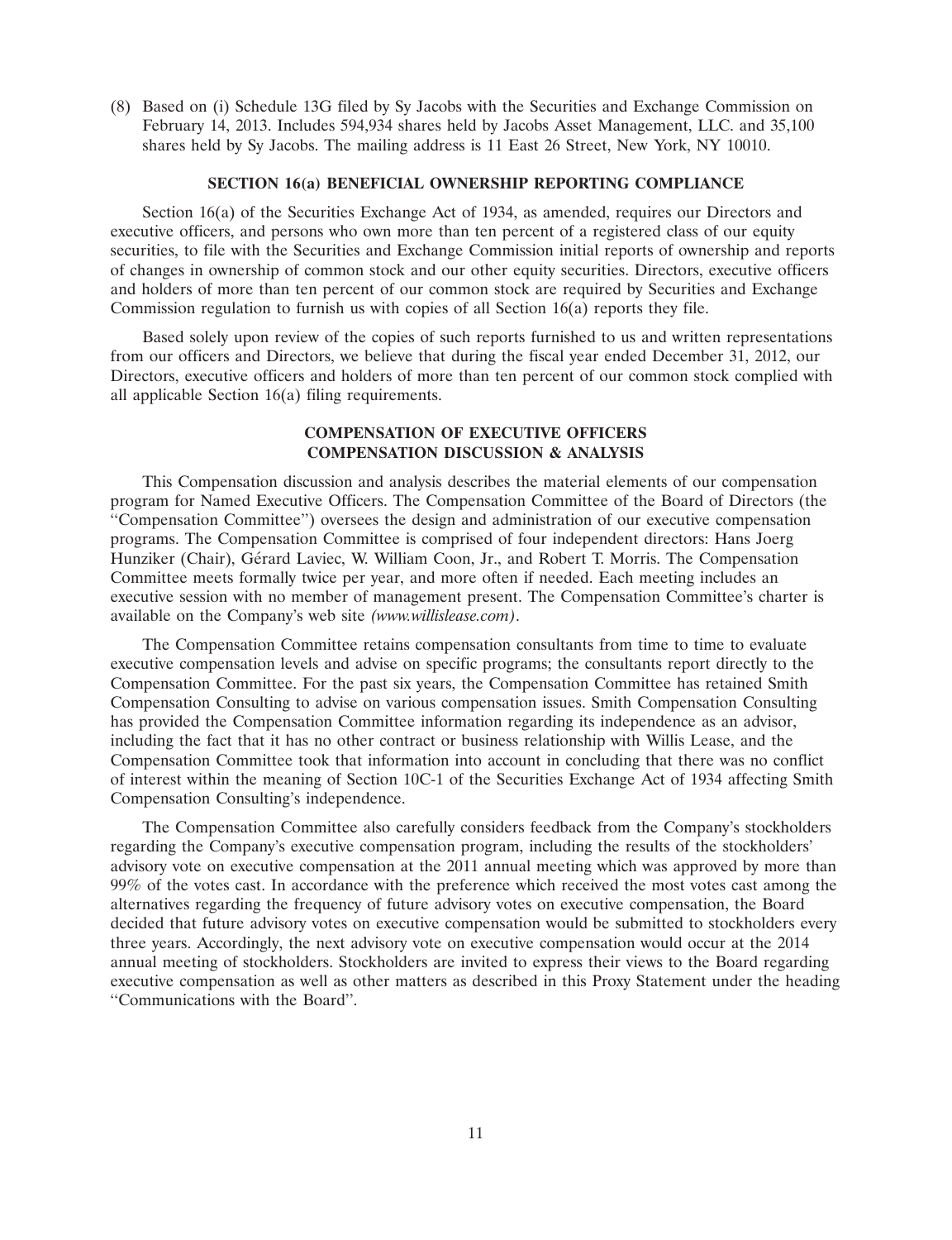#### **Compensation Philosophy and Objectives**

The objectives of our compensation programs are to attract and retain high performing executives, to provide a substantial link between the company's performance and executive pay, and to provide stockholders with a superior rate of return. It is the Compensation Committee's philosophy to link the named executive officers' compensation to corporate performance. The individual elements of compensation are targeted at different areas. Base salaries should be sufficiently competitive to attract and retain highly capable executives; annual incentive bonuses are intended to reward meeting budgeted earnings goals each year; long-term incentives, now primarily in the form of grants of restricted stock, are intended to align executive and stockholder interest, reward long term growth of revenues and earnings, and provide an incentive for key executives to stay with the organization over the long term.

The base salary, annual incentive compensation and long-term incentive compensation of the named executive officers are determined in part by the Compensation Committee reviewing data on prevailing compensation practices of comparable companies with whom we compete for executive talent and evaluating such information in connection with our corporate goals and compensation practices. The Compensation Committee considers various sources of data when determining executive compensation levels, including compensation data from a sampling of public companies and public compensation surveys.

However, it is difficult to determine a precise peer group because the vast majority of the Company's direct competitors are business units within much larger corporations such as General Electric, United Technologies and Bank of Tokyo Mitsubishi such that the heads of the leasing divisions do not appear in proxy statements as Named Executive Officers—therefore, the Compensation Committee makes its decisions based primarily on its understanding of compensation practices in the aviation services and leasing markets, generally, and for companies of comparable size. Accordingly, with the help of Smith Compensation Consulting, the Company has developed information on executive pay practices in (i) public financial services and leasing companies and (ii) other public companies that are representative of the market in which the Company competes for talent. For fiscal year 2011, the sample of companies consisted of the following companies:

- 
- 
- Asset Acceptance Capital Corp. Harris Interactive, Inc. QC Holdings, Inc.
- 
- Blue Coat Systems, Inc. Informatica Corporation Synaptics, Inc.
- 
- 
- 
- Electro Rent Corporation Micrel, Incorporated Zoran Corporation
- Fisher Communications, Inc. Mobile Mini, Inc.
- 
- 
- Aircastle Limited GP Strategies Corp. PRGX Global, Inc.
	-
	-
	-
	-
- DG FastChannel, Inc. • Marlin Business Services Corp. • Todd Shipyards Corp.
- Dionex Corp. McGrath RentCorp VirtUSA Corp.
	-
	-
- FormFactor, Inc. Pinnacle Financial Partners, Inc.
- Affymetrix Inc. GATX Corporation Point Blank Solutions, Inc.
	-
	-
- Bankrate, Inc. Infinera Corporation Security National Financial Corp
	-
- Costar Group, Inc. IXYS Corporation TAL International Group, Inc.
	-
	-
	-

In selecting the public companies for inclusion in the sample, the following factors were considered: industry, geographic location, net revenues, market capitalization, and whether the company may compete against us for executive talent. For fiscal year 2012, these companies ranged in annual revenue from approximately \$58 million to \$1.2 billion (median of \$317 million) and market capitalization from approximately \$53 million to \$3.5 billion (median of \$550 million) with four companies having been acquired or merged into other organizations during 2012. For 2012, the Company generally increased executive salaries based on the factor used for salary increases in the annual budget. In Mr. Nunemaker's case, his increase reflected his greater responsibilities as President.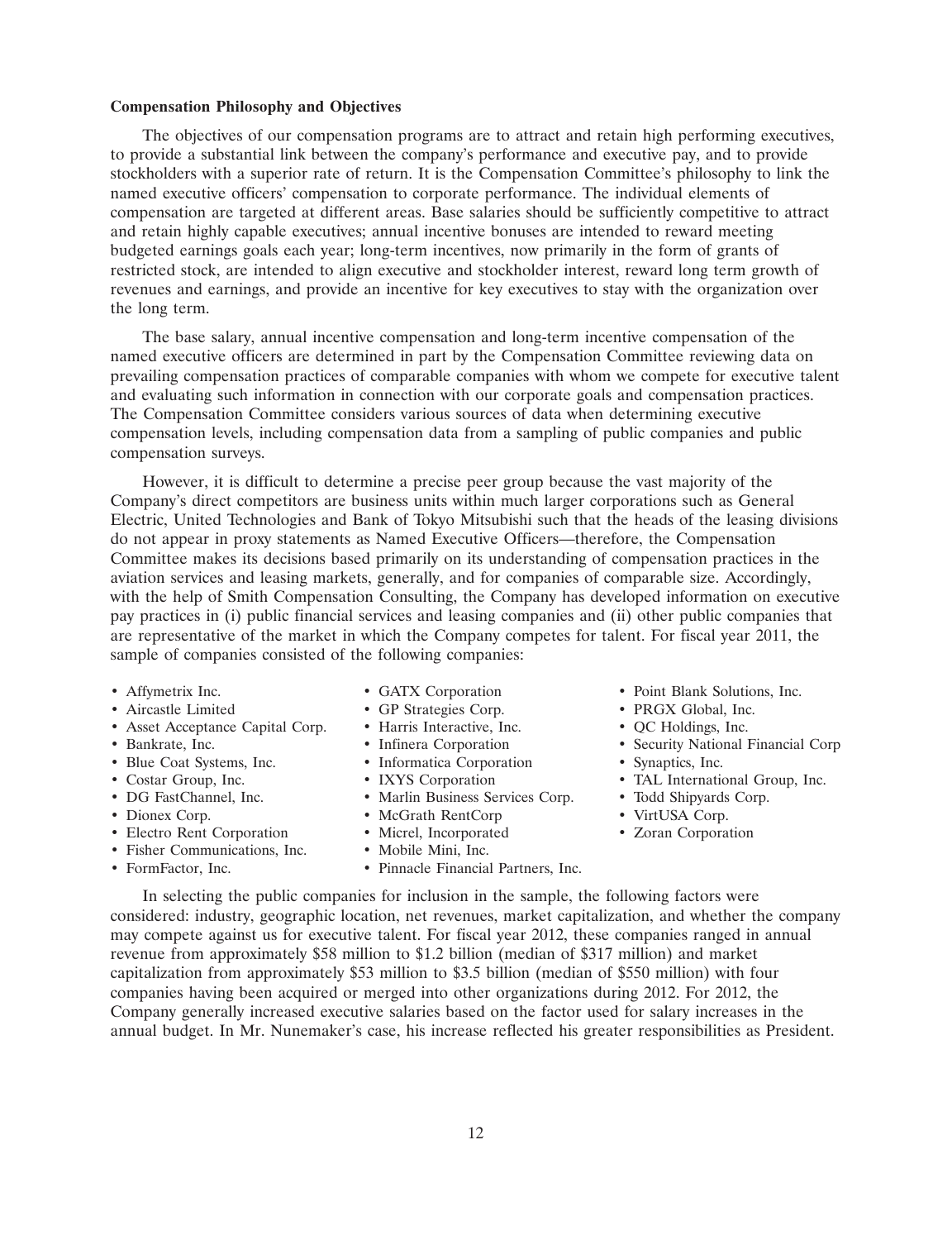Our general guideline is to provide a total compensation opportunity that is reasonable in the prevailing market. The Compensation Committee does not seek to specifically benchmark compensation based upon the sample companies reviewed nor does the Compensation Committee employ any other formulaic process in making compensation decisions. Rather the Compensation Committee uses its subjective judgment based upon a review of all information, including an annual review for each officer of his or her level of responsibility, contributions to our financial results and our overall performance. The Compensation Committee makes a generalized assessment of these factors and this information is not weighted in any specific manner. Actual compensation packages may vary based on the Compensation Committee's and Mr. Willis' subjective evaluation of each executive's performance and potential and the Company's overall financial position and performance.

### **Governance of Compensation Programs**

Our Chief Executive Officer, in conjunction with human resources, develops recommended annual salaries, incentive targets and long-term incentive compensation for the Named Executive Officers. After reviewing the survey and peer group information described above under ''Compensation Philosophy and Objectives'' and the market information provided by the Compensation Committee's outside consultant, the Compensation Committee determines in its subjective judgment the annual salaries, incentive targets and long-term incentive compensation for the Named Executive Officers.

### **Elements of Compensation**

Each element of compensation has a different purpose, although in combination they are intended to make sure that Willis Lease has a competitive compensation package that attracts top talent and provides incentives that encourage a high level of short- and long-term performance for the benefit of stockholders. The Compensation Committee looks at these elements both individually (to ensure that each element is achieving its objective) and collectively (to ensure that the total compensation package is competitive). Components of the total executive compensation package, the details of which are discussed below, generally include (i) base salary, (ii) annual incentive compensation in the form of cash bonuses, (iii) long-term incentive compensation in the form of restricted stock, (iv) participation in the Company's employee stock purchase plan and other employee benefit plans and programs, and (v) in some cases, severance payments to be made upon an employment termination or change of control of the Company.

2012 was a challenging year for the Company in that the short-term costs associated with the complex refinancing of the indebtedness under the Company's Willis Engine Securitization Trust (''WEST'') through a new vehicle, Willis Engine Securitization Trust II (''WEST II), had an immediate negative impact on Company's performance when examined through traditional measures of financial performance. Specifically, after absorbing \$18.3 million in charges related to this refinancing and the redemption of its Preferred Stock (which included a write-off of \$8.1 million related to issuance costs paid in prior periods), the Company lost \$3.8 million, or \$0.43 per diluted share, in 2012, compared to earnings of \$11.4 million, or \$1.28 per diluted share, in 2011. Nevertheless, the Compensation Committee (and the Board as a whole) felt that the incurrence of these short-term costs was an important strategic move for the Company in the long-term for various reasons. Among other things, the WEST II refinancing allowed the Company to lock in historically low interest rates for the long-term, matching long term debt to the Company's long-term assets. The WEST II transaction also released approximately \$150 million of capital that the Company could deploy to pay off other higher fixed interest obligations, including repurchasing the Company's Series A Preferred Stock, saving the Company over \$3 million in dividends annually. This additional capital also allowed the Company to invest in other strategic growth opportunities, such as the Company's joint venture with Mitsui & Co., Ltd., Willis Mitsui & Co Engine Support Limited, a joint venture which the Company has been able to help grow to more than \$190 million of assets by March 2013. Because of this unusual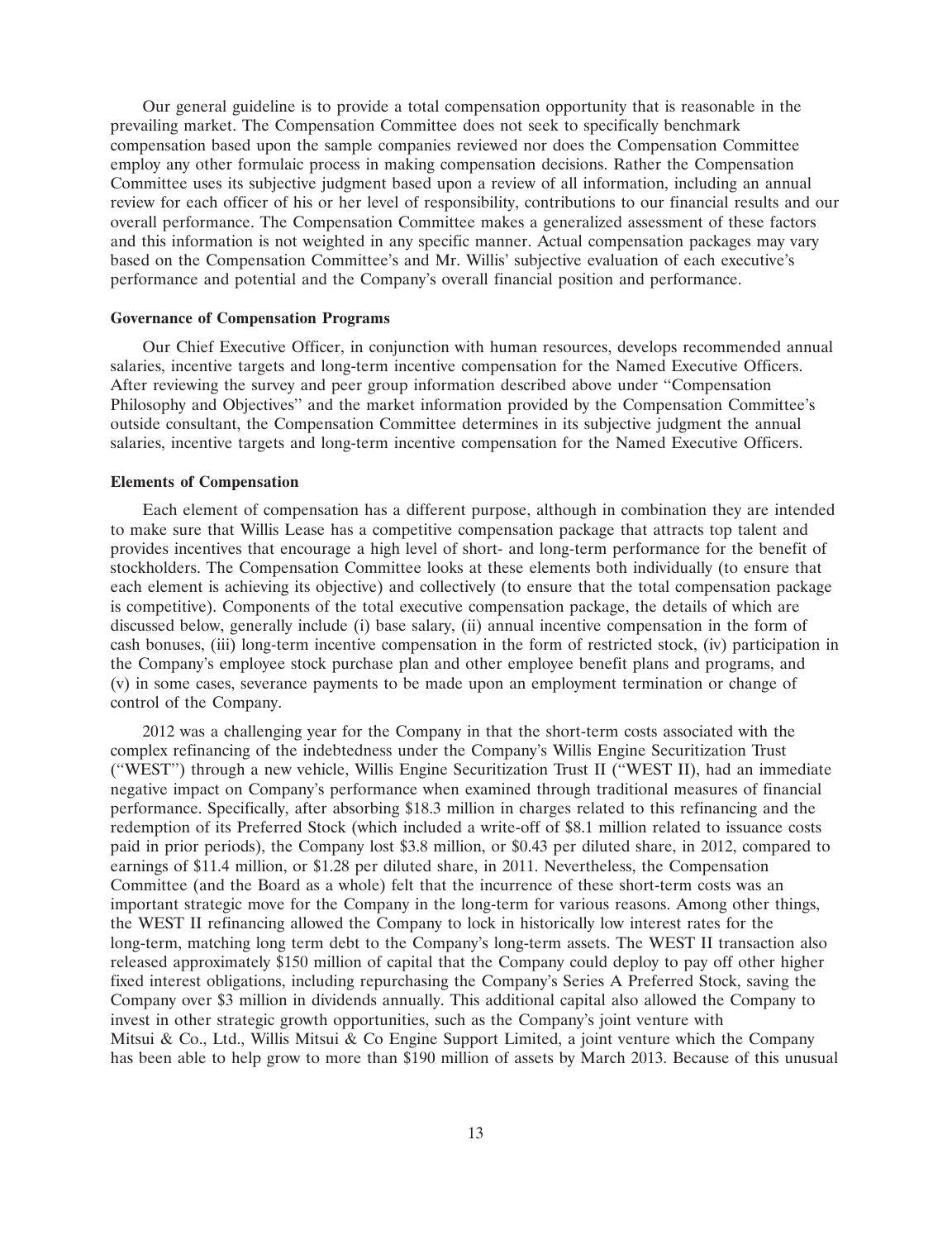situation in which the Company's decision to undertake actions with a long-term benefit but with a comparatively high short-term cost, the Compensation Committee's subjective determinations for 2012 compensation took special note of Named Executive Officers' contribution to the WEST II refinancing and other strategic initiatives.

**Base Salary:** Each officer's base salary is set on the basis of the Compensation Committee's assessment of salary levels in effect for comparable positions in the labor market, the officer's personal performance, and considerations of any special internal responsibilities. Specifically, since the Company is different in some respects from the other industrial and financial companies in the survey samples, and since to some degree responsibilities of the Company's executive officers differ from those in typical companies (for example our Chief Legal Counsel is also responsible for Human Resources), the Compensation Committee gives some consideration to internal responsibilities when determining salaries, annual incentive bonus targets, and long term incentive grants. The weight given these various factors may vary from individual to individual.

Base salaries are reviewed annually each year after updated peer company salary information becomes available, and adjustments are made in accordance with the factors described above. Base salary increases depend in part on market competitiveness, time in position, individual performance and growth during the year, and expected future performance. For 2012, each of Mr. Willis, Mr. Nunemaker and Mr. Forsyth received increases to their annual salary to reflect both modest customary annual increases, and increases to reflect their ongoing excellent performance and efforts in furtherance of certain key transactions undertaken by the Company during 2012 with a view towards placing the Company in an improved strategic position in the coming years. Mr. Nord's salary was not increased in 2012 on account of his anticipated retirement, with his contribution to the Company's key transactions in 2012 being reflected in the acceleration of certain of his restricted stock grants pursuant to the ''Transition Agreement'' described in ''Employment Agreements and Severance Payments'' below. Mr. Johnson's base salary was established later in 2011 and thus was not increased during 2012.

**Annual Incentive Compensation:** In the past, the Company has paid bonuses to all employees pursuant to company-wide bonus plans established each year. However, in 2012 the Compensation Committee decided to move towards a policy of awarding annual incentive bonuses to specific individuals based on such individual's personal contribution to the Company's performance over the prior year. The Compensation Committee did not determine any specific formula by which such bonuses are to be calculated, instead considered numerous quantitative and qualitative factors in a subjective manner, including:

- The Company's growth and financial performance,
- General economic and marketplace conditions,
- Long-term strategy development and other specific accomplishments that are important to the long-term health of the Company, including the WEST II refinancing,
- Innovation in the products and services that the Company can offer its customers,
- Maintenance and development of customer and vendor relationships,
- Future company leader development, and
- Effectiveness of the executive team as a group.

Any award of a subjective bonus based on individual performance also takes into account the individual's own target bonus percentage of his or her base salary. The determination of the target bonus percentages for each of the Named Executive Officers started with the target bonus percentage set forth in their respective employment agreements or offer letters, which percentages were determined in part by compensation negotiations at hire and in part by evaluating target incentive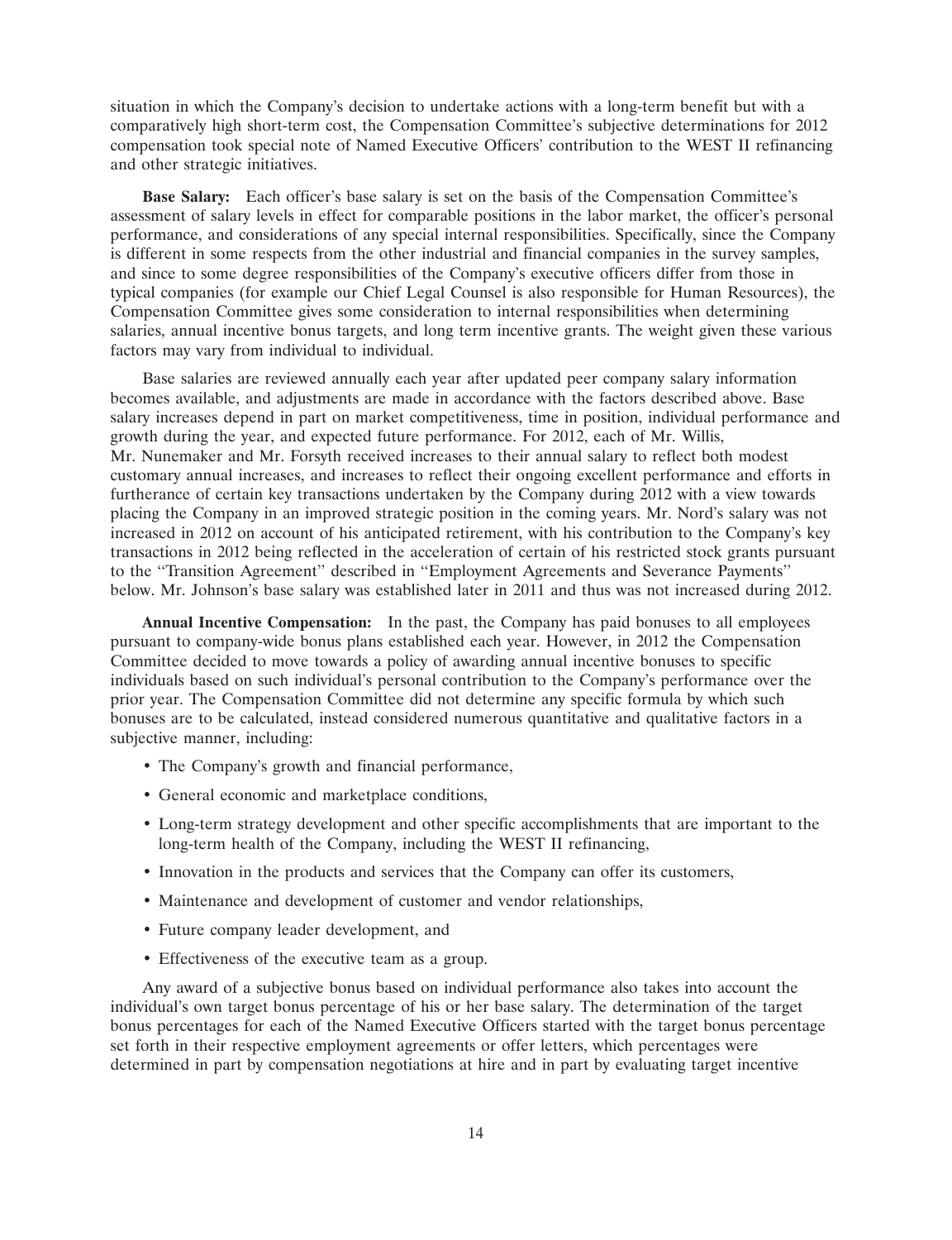levels in the prevailing market. (See ''Compensation Philosophy and Objectives''.) The employment agreement for Messrs. Willis, Forsyth, and Nord provided for target bonus percentages of 100%, 60%, and 50%, respectively. Mr. Nunemaker's target bonus percentage has fluctuated over the course of his employment with the Company depending on his position at the time. It is currently 75% based on his promotion to President in July 2011. Mr. Johnson's offer letter provides that his target bonus percentage has been set at 50% of his base salary consisting of two components: 70% of his target bonus based upon company performance and 30% of his target bonus based upon individual performance.

For 2012, the Chief Executive Officer submitted recommendations for bonuses for certain employees of the Company. Based upon his recommendations and other reports from management about such individuals' contribution to the Company's performance during 2012, and further input from the compensation consultants, the Compensation Committee made the ultimate determination in their subjective judgment as to the recipients and the amounts of such annual incentive bonuses. For 2012, approximately one quarter of the Company's employees were awarded these subjective bonuses, including three of the five Named Executive Officers. In addition, Messrs. Willis, Nunemaker and Forsyth were recognized for their contribution to the WEST II refinancing through restricted stock awards. Mr. Nord's contribution would be recognized partly through the accelerated vesting of certain grants of his restricted stock (see ''Employment Agreements and Severance Payments'' below).

**Long-term Incentive Compensation:** To reward executives for the long term growth in the value of the Company's shares, the Compensation Committee also makes annual long-term incentive grants. Grants of restricted stock awarded to officers, including all Named Executive Officers, are based primarily on competitive grant practices in industry as described above. Also, as explained above, each element of compensation is determined separately and therefore other forms of compensation paid to Named Executive Officers do not directly influence the amount of long-term incentive compensation that the Company awards.

Prior to June 2006, stock options (non-qualified and incentive stock options) were the primary form of long-term incentives for our executives. Because the 1996 Stock Option Plan expired in June 2006, no option grants were made after that date. The Incentive Plan approved by the stockholders in 2007 provides the flexibility to grant a variety of types of equity awards to provide long-term incentives to employees rather than being limited to options as the prior plan required. In conjunction with the approval of the new incentive plan, the Compensation Committee shifted its primary type of long-term incentive grants from options to restricted stock. The Compensation Committee, after consulting with its compensation consultant, has determined that the restricted stock is the best vehicle for long-term executive incentives, instead of the stock options previously granted. In the Compensation Committee's judgment, restricted stock reduces the dilution of stockholders' interest by providing similar value with only  $\frac{1}{3}$  of the number of shares as would be involved in an option grant. The introduction of the requirement to expense option awards for financial statement reporting purposes also makes restricted stock more attractive in both an absolute dollar sense and simplicity in calculating the accounting expense of the grants. The Compensation Committee also believes that restricted stock has a stronger retention value than do options which can expire without providing any incentive benefit. The current expectation is that restricted stock awards will be the primary form of long term incentives for our executives.

In 2012, the Compensation Committee began its analysis of the value of long-term incentive grants of restricted stock to an executive by applying a multiplier of one to that executive's base salary. The Compensation Committee and Mr. Willis then made a subjective overall assessment with respect to the executives (other than Mr. Willis) to determine the appropriate size of restricted stock grants to such executives. The Compensation Committee made a similar subjective assessment with respect to Mr. Willis to determine the appropriate size of his restricted stock grants.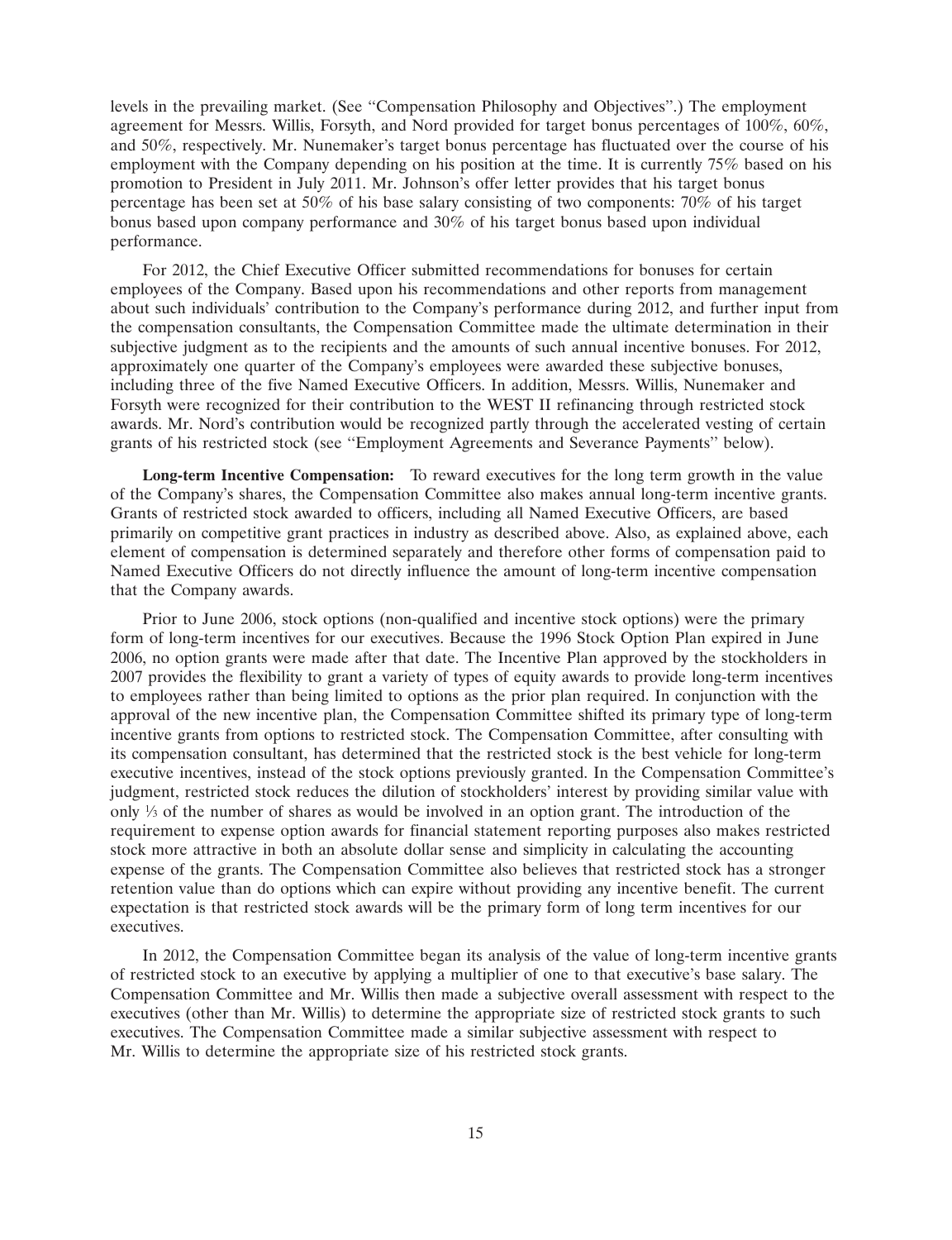**Employee Stock Purchase Plan:** With the exception of the CEO, whose ownership level precludes his participation under IRS regulations, our Named Executive Officers, as well as all other eligible employees, may purchase Company shares at a discount under the Employee Stock Purchase Plan.

Under the 1996 Employee Stock Purchase Plan (as amended, the ''ESPP'') 250,000 shares of common stock have been reserved for issuance. Participants may purchase not more than 1,000 shares or \$25,000 of common stock in any one calendar year. Each January 31 and July 31, shares of common stock are purchased with the employees' payroll deductions from the immediately preceding six months at a price per share of 85% of the lesser of the market price of the common stock on the purchase date or the market price of the common stock on the date of entry into an offering period.

#### **Executive Stock Ownership**

While the Company promotes share ownership by its executives, and encourages them to acquire shares through the ESPP (in which all eligible executives participate) and long-term stock incentives in the form of restricted stock and stock options, there are currently no specific guidelines for executive stock ownership or requirement for them to hold shares.

#### **Employment Agreements and Severance Payments**

Employment agreements have been entered into with Messrs. Willis, Forsyth, Nunemaker and Nord. In addition to providing for severance as described below, such agreements provide for base salary (subject to increase but not decrease unless part of a salary reduction program affecting all senior executive officers), bonus compensation (as described in the ''Annual Incentive Compensation'' section of the ''Elements of Compensation'' portion of the Compensation and Discussion Analysis) and certain benefits. As described in detail below, the employment contracts specify certain severance benefits to be paid in the event of an involuntary termination. Consistent with our compensation philosophy, the Compensation Committee believes that the interests of stockholders are best served if the interests of senior management are aligned with those of the stockholders. To this end, we provide enhanced change of control severance benefits to certain of our executive officers to reduce any reluctance of the executive officers to pursue or support potential change in control transactions that would be beneficial to our stockholders. The agreement to pay such severance resulted from negotiations of employment terms with our Named Executive Officers. For further details, please refer to the section ''Termination and Change in Control Payments'' elsewhere in this proxy statement. The employment agreements also provide a nondisclosure and nonsolicitation of employees covenant for three years after termination of employment (except for Mr. Forsyth whose nonsolicitation covenant period is two years after termination of employment).

As discussed above in ''Executive Officers of Willis Lease Finance Corporation,'' Mr. Dean M. Poulakidas assumed Mr. Nord's duties as the Company's Senior Vice President and General Counsel on April 1, 2013. In order to facilitate the transition of Mr. Nord's duties to his successor, the Company and Mr. Nord entered into a Transition Agreement dated as of December 21, 2012 (Exhibit 10.21 to the Company's report on Form 10-K filed with the SEC on March 18, 2013, ''Transition Agreement'') which outlines the terms of his compensation during the Company's transition to a new General Counsel through May 31, 2013 (the ''Transition Period''). The Transition Agreement provides for a graduated reduction of Mr. Nord's work schedule and related compensation during the Transition Period, from full-time at his normal salary in January 2013 to 60% in February and March 2013. From April 1, 2013 through the remainder of the Transition Period Mr. Nord will be on retainer, compensated at a rate of \$10,000 per month plus an hourly rate of \$300/hour. Mr. Nord's unvested restricted stock scheduled to vest through March 31, 2013 vested as scheduled. Additionally, Mr. Nord's other restricted stock awards scheduled to vest in May, August and December 2013 would be accelerated, and Mr. Nord would also be paid a cash payment in lieu of a restricted stock award of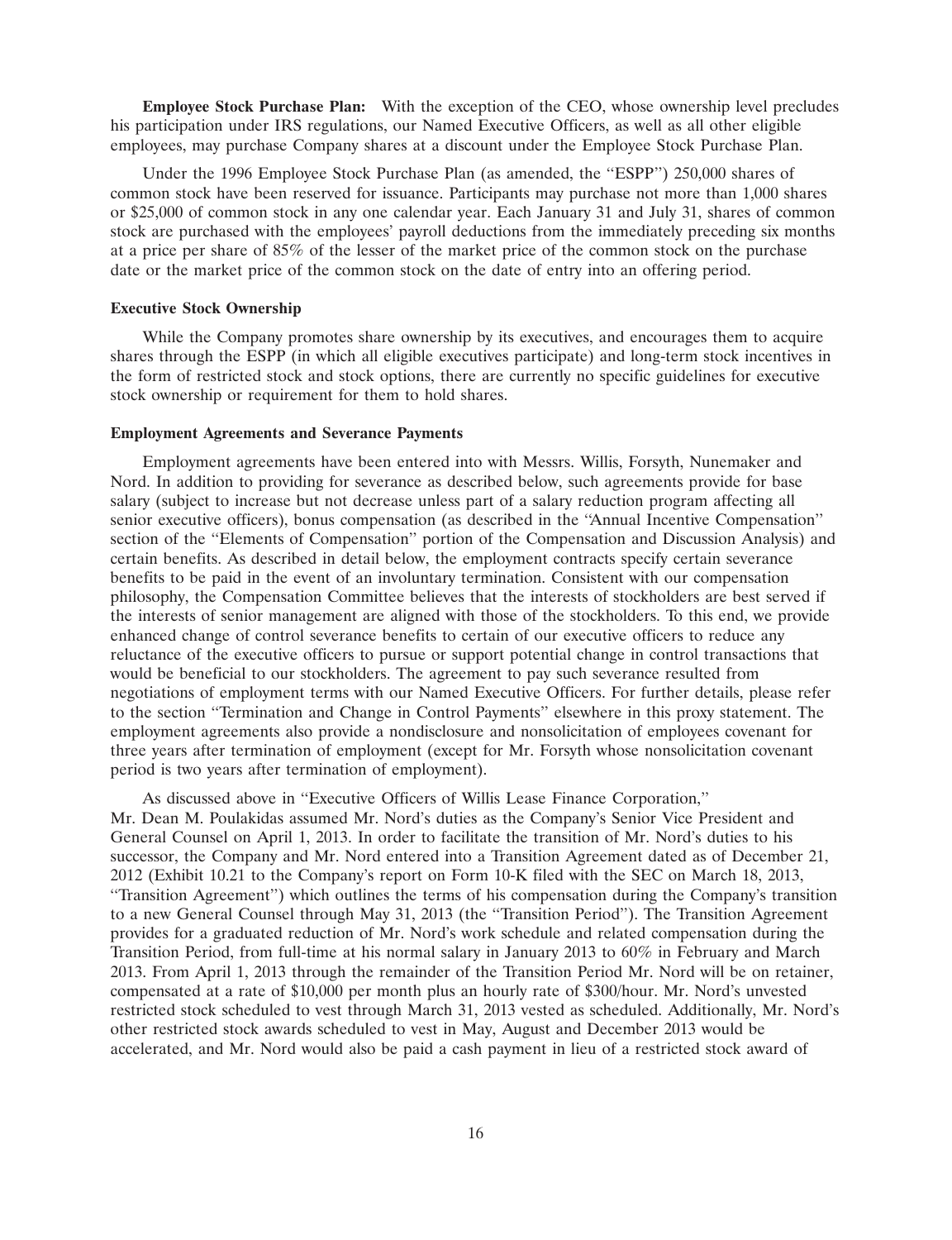15,000 shares in recognition of his work on the Company's WEST II transaction in each case, subject to the satisfaction of our CEO with the transition of his duties to his successor.

Mr. Johnson is employed pursuant to an offer letter which provides for an annual base salary. He also participates in our annual incentive program with a target bonus opportunity of 50% of his base salary consisting of two components:  $70\%$  of his target bonus based upon company performance and 30% of his target bonus based upon individual performance. Mr. Johnson is entitled to severance benefits equal to one year of his base salary upon a termination without cause.

# **Impact of Accounting and Tax Treatments of a Particular Form of Compensation**

The accounting and tax treatment of the elements of our compensation program is one factor considered in the design of the compensation program. Under Section 162(m) of the Internal Revenue Code of 1986, as amended, the federal income tax deduction for certain types of compensation paid to the chief executive officer and the three other most highly compensated executive officers of publicly held companies (other than the chief executive officer and principal financial officer) is limited to \$1 million per officer per fiscal year unless such compensation meets certain requirements. The principal requirement is that such compensation must qualify as ''performance-based.''

The Compensation Committee considers the impact of this rule when developing and implementing our executive compensation program. Annual incentive awards and long-term incentive grants generally are designed to meet the deductibility requirements. In furtherance of meeting these deductibility requirements, the Compensation Committee has adopted a performance-based compensation policy (the ''Policy'') under which annual bonuses for covered employees (as they may be constituted from time to time, and including persons who may become covered employees between the time of grant and payment of the award) would be ''performance-based'' for purposes of exemption from the limitations of Section 162(m). The Policy was adopted by the Board subject to stockholder approval, as of April 21, 2010, and was subsequently approved by a majority of the Company's stockholders voting at the Company's Annual Meeting held on May 20, 2010. However, the Compensation Committee also believes that it is important to preserve flexibility in administering compensation programs in a manner designed to promote varying corporate goals. Accordingly, the Board has not adopted a policy that all compensation must qualify as deductible under Section 162(m). Amounts paid under any of our compensation programs, including salaries, annual incentive awards, performance awards and grants of restricted stock units, may not qualify as performance-based compensation that is excluded from the limitation on deductibility.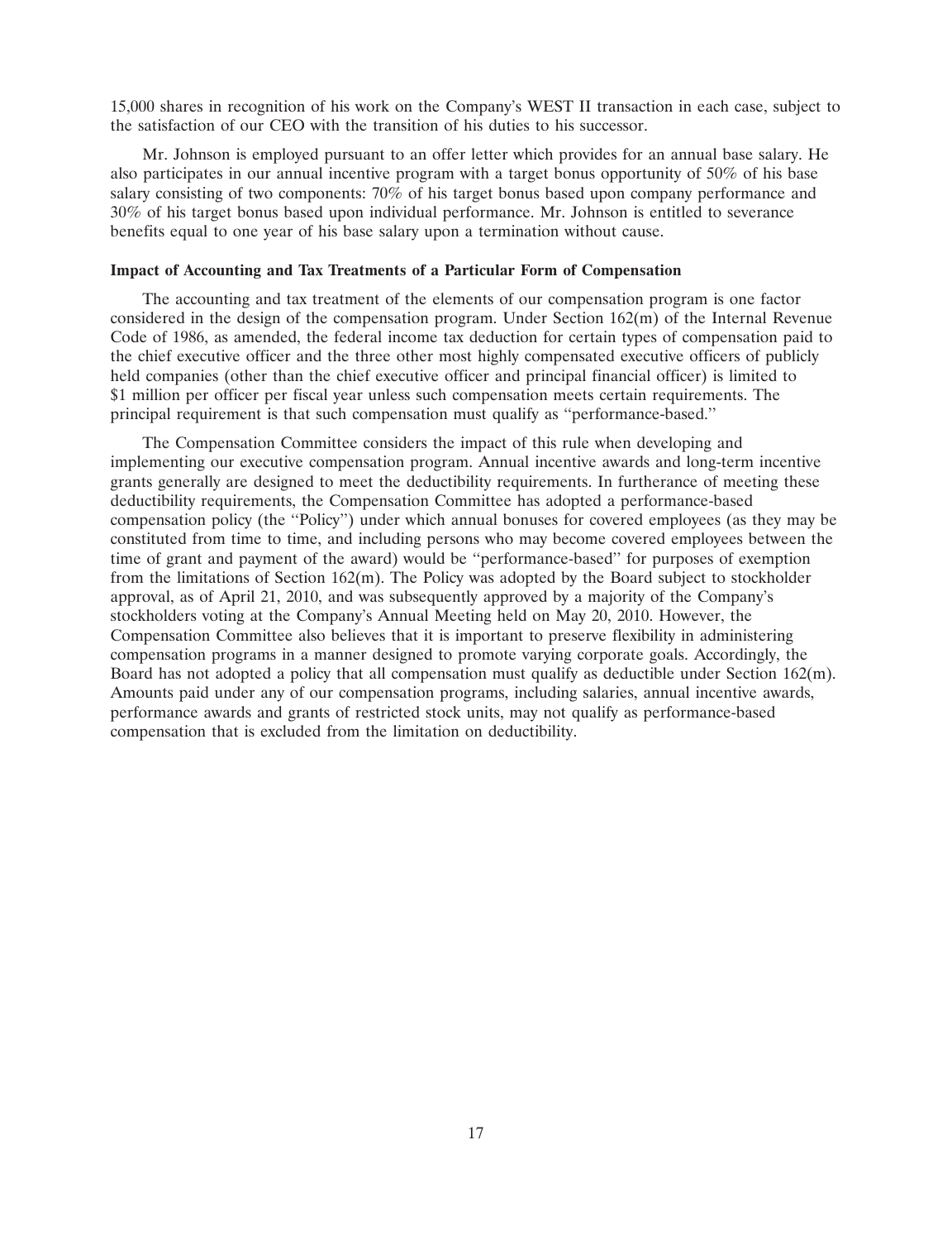# **REPORT OF THE COMPENSATION COMMITTEE**

The Compensation Committee of the Board of Directors has submitted the following report for inclusion in this Proxy Statement:

The Compensation Committee has reviewed and discussed the Compensation Discussion and Analysis contained in this Proxy Statement with management. Based on our review of and the discussions with management with respect to the Compensation Discussion and Analysis, we recommended to the Board of Directors that the Compensation Discussion and Analysis be included in this Proxy Statement and in the Company's Annual Report on Form 10-K for the fiscal year ended December 31, 2012 for filing with the SEC.

The foregoing report is provided by the following directors, who constitute the Compensation Committee:

### **COMPENSATION COMMITTEE**

Hans Joerg Hunziker, Committee Chair Gérard Laviec W. William Coon, Jr. Robert T. Morris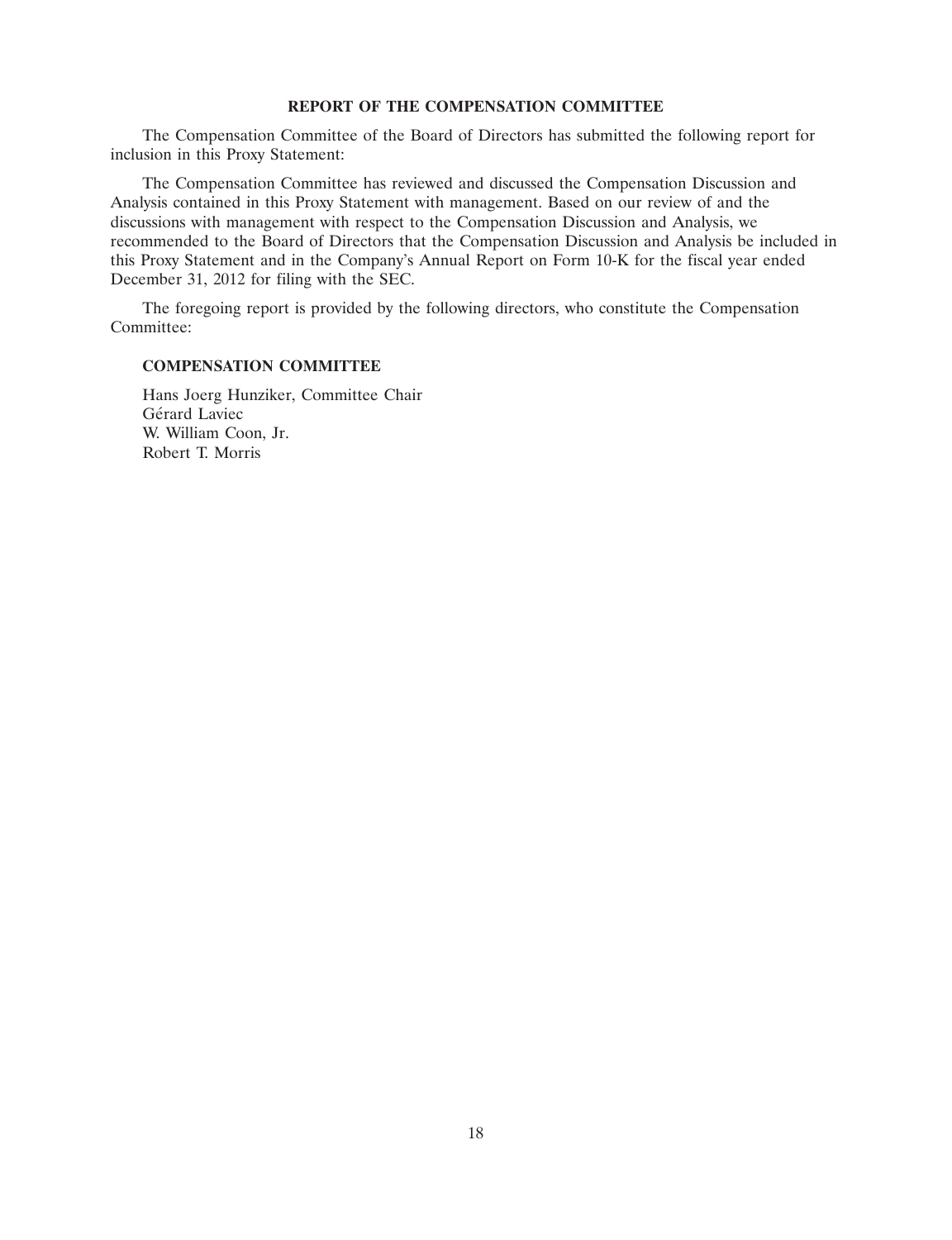#### **COMPENSATION COMMITTEE INTERLOCKS AND INSIDER PARTICIPATION**

The Compensation Committee consists of the following four independent directors: Hans Joerg Hunziker (Chair), Gérard Laviec, W. William Coon, Jr., and Robert T. Morris. None of our executive officers currently serves on our Compensation Committee. None of our executive officers is, or was during 2012, serving as a director of or member of the compensation committee of another entity, one of whose executive officers serves, or served, as a director of or on our Compensation Committee.

The following table sets forth certain information with respect to the compensation of our Chief Executive Officer, Chief Financial Officer, the three most highly compensated executive officers other than the CEO and CFO based on total compensation for their services with us in all capacities.

| <b>Name and Principal Position</b><br>(a) | Year<br>(b) | <b>Salary</b><br>$(\$)$<br>(c) | <b>Bonus</b><br>$($ \$ $)(1)$<br>(d) | <b>Stock</b><br><b>Awards</b><br>(3)(2)<br>(e) | Option<br><b>Grants</b><br>$(\$)$<br>(f) | <b>Non-Equity</b><br><b>Incentive</b><br>Plan<br>Compensation<br>(3)(3)<br>(g) | All Other<br>Compensation<br>$(\$)$<br>(h) | <b>Total</b><br>$(\$)$<br>(i) |
|-------------------------------------------|-------------|--------------------------------|--------------------------------------|------------------------------------------------|------------------------------------------|--------------------------------------------------------------------------------|--------------------------------------------|-------------------------------|
| Charles F. Willis, $IV \dots$             |             | 2012 825,000                   |                                      | 450,000 1,797,800                              |                                          |                                                                                | 545,247(4)                                 | 3,618,047                     |
|                                           | 2011        | 806,438                        |                                      | 1,235,586                                      |                                          | 737,723                                                                        | 1,263,671                                  | 4,043,418                     |
|                                           | 2010        | 750,750                        |                                      | 703,824                                        |                                          | 460,524                                                                        | 619,016                                    | 2,534,114                     |
| Donald A. Nunemaker 2012 375,000          |             |                                | 56,250                               | 550,400                                        |                                          |                                                                                | 30,057(5)                                  | 1,011,707                     |
|                                           |             | 2011 358,750                   |                                      | 564,510                                        | $\overline{\phantom{m}}$                 | 264,136                                                                        | 23,638                                     | 1,193,034                     |
|                                           |             | 2010 307,879                   |                                      | 155,001                                        |                                          | 94,429                                                                         | 23,793                                     | 581,102                       |
| Bradley S. Forsyth 2012 320,000           |             |                                | 40,000                               | 483,100                                        |                                          |                                                                                | 12,317(6)                                  | 855,417                       |
|                                           |             | 2011 311,750                   |                                      | 404,451                                        |                                          | 171,112                                                                        | 12,067                                     | 899,380                       |
|                                           |             | 2010 284,667                   |                                      | 143,495                                        |                                          | 104,772                                                                        | 12,315                                     | 545,249                       |
| Thomas C. Nord 2012 328,889(7)            |             |                                |                                      | 94,220                                         |                                          |                                                                                | 14,980(8)                                  | 438,089                       |
|                                           |             | 2011 296,000                   |                                      | 193,200                                        |                                          | 135,389                                                                        | 14,730                                     | 639,319                       |
|                                           |             | 2010 295,000                   |                                      | 148,005                                        | $\overline{\phantom{0}}$                 | 90,479                                                                         | 15,065                                     | 548,549                       |
| Paul D. "Dave" Johnson.                   |             | 2012 300,000                   |                                      | 94,220                                         |                                          |                                                                                | 10,881(9)                                  | 405,101                       |
|                                           |             | 2011 200,000(10)               |                                      | 128,800                                        |                                          | 91,479                                                                         | 6,402                                      | 426,681                       |
|                                           | 2010        |                                |                                      |                                                |                                          |                                                                                |                                            |                               |

# **SUMMARY COMPENSATION TABLE FOR FISCAL YEAR 2012**

- (1) Bonuses for 2012 were not paid pursuant to an incentive plan but rather were made based on the Compensation Committee's subjective determination of performance. Therefore, bonuses for 2012 appear in the ''Bonus'' column rather than the ''Non-Equity Incentive Plan Compensation'' column of the Summary Compensation Table for Fiscal Year 2012. See ''Compensation of Executive Officers— Compensation Discussion & analysis—Elements of Compensation—Annual Incentive Compensation''.
- (2) The amounts in this column represent the grant date fair value of awards computed in accordance with Financial Accounting Standards Board Accounting Standards Codification Topic 718 as discussed in Note 12—Stock-Based Compensation Plans—in our report filed on Form 10K for the fiscal year 2012 filed with the Securities and Exchange Commission.
- (3) Reflects cash bonuses paid to our Named Executive Officers pursuant to the 2010 and 2011 annual incentive programs.
- (4) Includes (i) a 401(k) matching contribution in the amount of \$11,250, (ii) \$4,879 for the allocated cost of Mr. Willis' participation in a group life, disability and accidental death and dismemberment policy that covers certain of the Company's executive officers, (iii) \$8,282 for an individual accidental death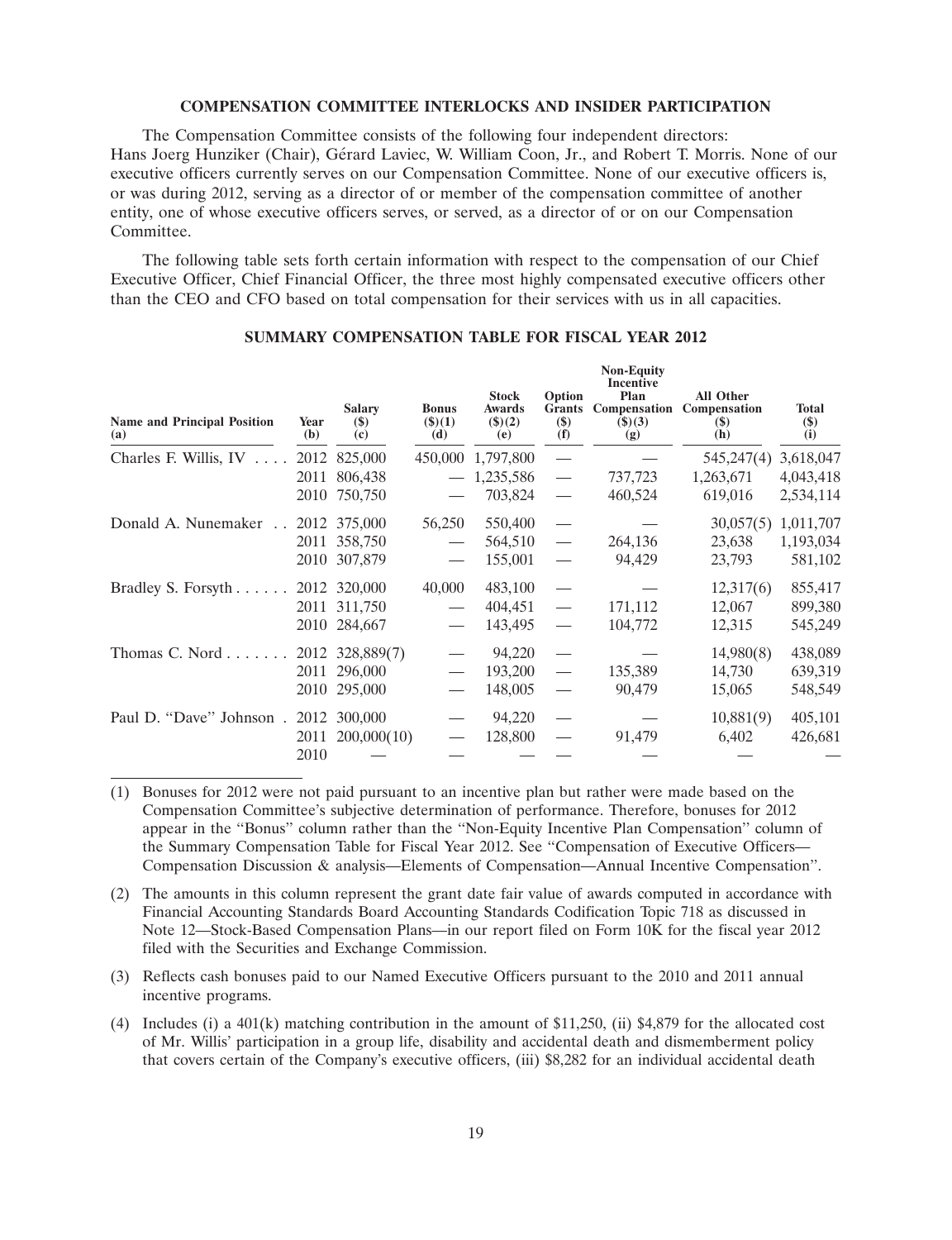and dismemberment policy for Mr. Willis, (iv) \$167,945 for tax-related payments in respect of Mr. Willis' temporary relocation to the United Kingdom (includes \$10,301 for tax gross-ups and \$157,644 tax equalization payments) which payments were made to address the difference in tax rates between the United States and the United Kingdom, and the following perquisites:

- \$314,468 in relocation benefits paid to or on behalf of Mr. Willis in connection with his temporary relocation to the United Kingdom.
- \$27,699 for financial, tax and estate planning services.
- \$8,209 for spousal travel.
- \$2,482 for two club memberships to facilitate his role as a Company representative in the community.
- \$33 for personal use of a company car. This amount was calculated as a proration of total fuel costs and highway tolls (based on personal use as a percentage of total use).
- In addition, Mr. Willis had guests accompany him on the Company's plane on business trips during 2012 with no or *de minimis* incremental costs.
- (5) Includes (i) a 401(k) matching contribution in the amount of \$11,250 and (ii) \$3,910 for the allocated cost of Mr. Nunemaker's participation in a group life, disability, and accidental death and dismemberment policy that covers certain of the Company's executive officers, (iii) \$8,728 for an individual accidental death and dismemberment policy for Mr. Nunemaker, and (iv) \$6,169 for spousal travel.
- (6) Includes (i) a  $401(k)$  matching contribution in the amount of \$8,500 and (ii) \$3,817 for the allocated cost of Mr. Forsyth's participation in a group life, disability, and accidental death and dismemberment policy that covers certain of the Company's executive officers.
- (7) Includes payout of 240 hours of vacation in the amount of \$32,889 paid to Mr. Nord at the end of 2012 pursuant to his Transition Agreement (See ''Employment Agreements and Severance Payments'').
- (8) Includes (i) a 401(k) matching contribution in the amount of \$11,250, and (ii) \$3,730 for the allocated cost of Mr. Nord's participation in a group life, disability, and accidental death and dismemberment policy that covers certain of the Company's executive officers
- (9) Includes (i) a  $401(k)$  matching contribution in the amount of \$8,500, and (ii) \$2,381 for the allocated cost of Mr. Johnson's participation in a group life, disability, and accidental death and dismemberment policy that covers certain of the Company's executive officers.
- (10) Reflects the prorated portion of Mr. Johnson's annual salary for his mid-year start date in 2011.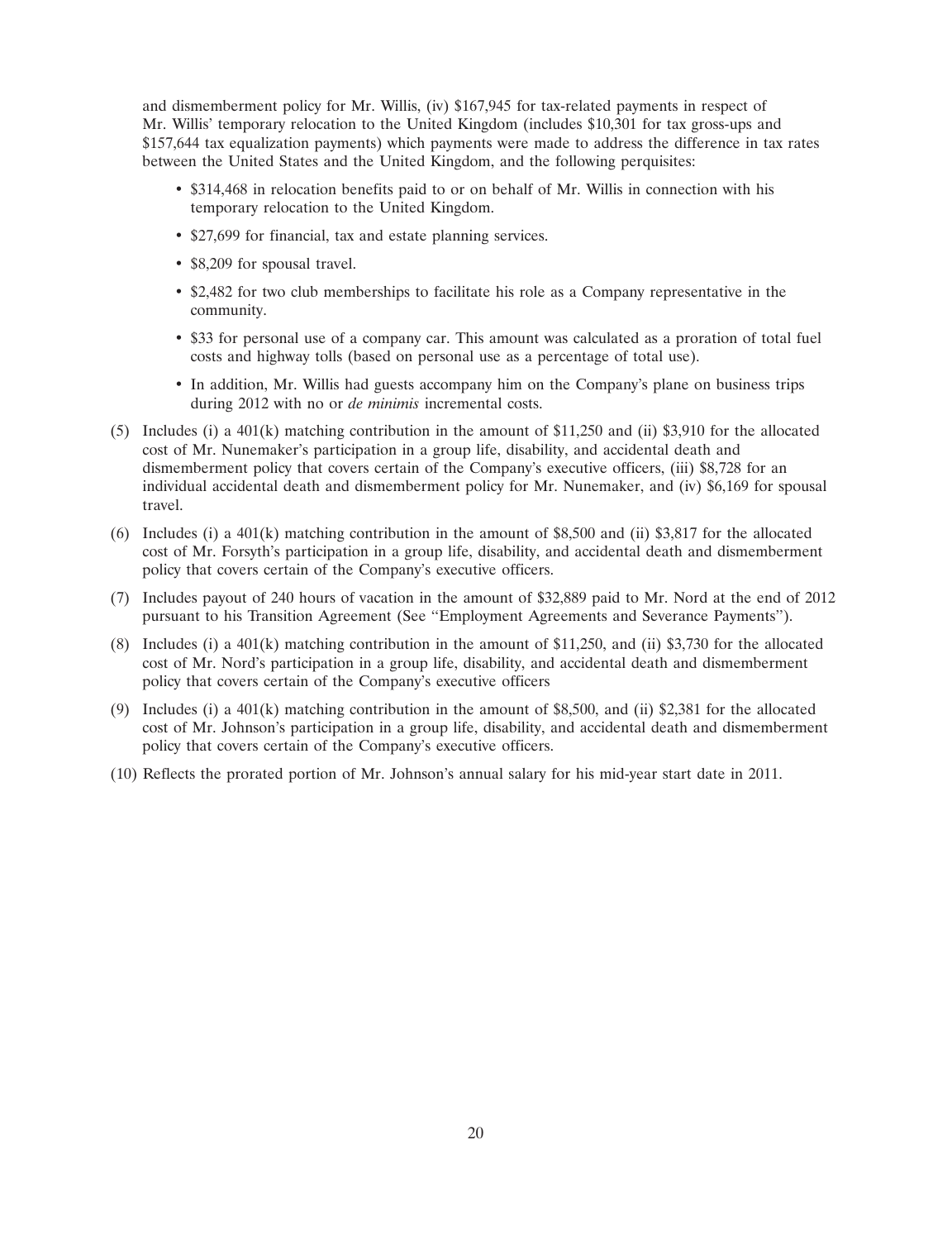| <b>GRANTS OF PLAN-BASED AWARDS</b> |                             |  |
|------------------------------------|-----------------------------|--|
|                                    | For Fiscal Years Ended 2012 |  |

| <b>Name</b><br>(a)     | Grant<br>Date<br>(b) | <b>All Other Stock</b><br>Awards:<br><b>Number of Shares</b><br>of Stock or Units<br>$(\#)(1)$<br>(i) | <b>Grant Date Fair</b><br>Value of Stock and<br><b>Option Awards</b><br>$($ \$ $)(2)$<br>(i) |
|------------------------|----------------------|-------------------------------------------------------------------------------------------------------|----------------------------------------------------------------------------------------------|
|                        | 2/3/12               | 70,000                                                                                                | \$942,200                                                                                    |
|                        | 11/28/12             | 60,000                                                                                                | \$855,600                                                                                    |
| Donald A. Nunemaker    | 2/3/12               | 25,000                                                                                                | \$336,500                                                                                    |
|                        | 11/28/12             | 15,000                                                                                                | \$213,900                                                                                    |
| Bradley S Forsyth      | 2/3/12               | 20,000                                                                                                | \$269,200                                                                                    |
|                        | 11/28/12             | 15,000                                                                                                | \$213,900                                                                                    |
| Thomas C. Nord         | 2/3/12               | 7,000                                                                                                 | 94,220<br>S.                                                                                 |
| Paul D. "Dave" Johnson | 2/3/12               | 7.000                                                                                                 | \$94,220                                                                                     |

(1) Reflects restricted stock awards granted in 2012. For additional information, please see ''Long-term Incentive Compensation'' above.

(2) The amounts in this column represent the grant date fair value of awards computed in accordance with Financial Accounting Standards Board Accounting Standards Codification Topic 718.

As discussed in ''Annual Incentive Compensation'' above, the Board did not adopt a bonus plan for 2012 and instead awarded a limited number of bonuses on a subjective basis.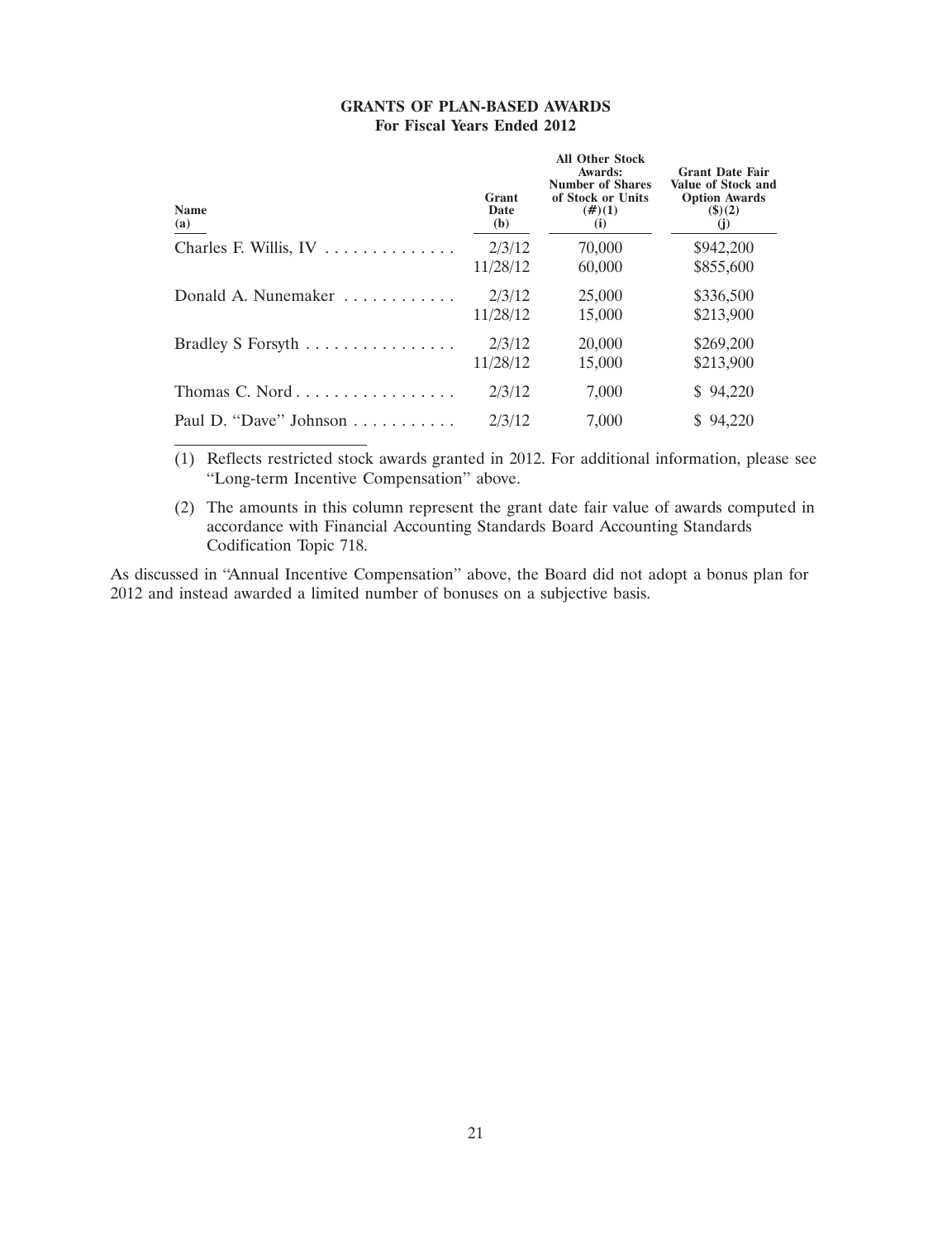The following table sets forth certain information with respect to the outstanding equity awards held by the Named Executive Officers at the end of 2012.

|                        |                                                                                                                             | <b>Option Awards</b>                                                   |                                            | <b>Stock Awards</b>                                                        |                                                                                                                        |                                                                                                                   |  |
|------------------------|-----------------------------------------------------------------------------------------------------------------------------|------------------------------------------------------------------------|--------------------------------------------|----------------------------------------------------------------------------|------------------------------------------------------------------------------------------------------------------------|-------------------------------------------------------------------------------------------------------------------|--|
| Name<br>(a)            | Number of<br><b>Securities</b><br>Underlying<br><b>Unexercised</b><br><b>Options</b><br>$(\#)$<br><b>Exercisable</b><br>(b) | Option<br><b>Exercise</b><br>Price (\$)<br>$\left( \mathbf{c} \right)$ | Option<br><b>Expiration</b><br>Date<br>(d) | Award<br>Grant<br>Date<br>(e)                                              | Number of<br><b>Shares</b> or<br>Units of<br><b>Stock That</b><br><b>Have Not</b><br><b>Vested</b><br>$(\#)$<br>(f)(1) | <b>Market</b><br>Value of<br>Shares or<br>Units of<br><b>Stock That</b><br><b>Have Not</b><br>$Vested(\$)$<br>(g) |  |
| Charles F. Willis, IV. | 59,000                                                                                                                      | \$9.20                                                                 | 8/5/2015                                   | 12/17/2008<br>5/28/2010<br>4/1/2011<br>8/11/2011<br>2/3/2012<br>11/28/2012 | 19,500<br>31,992<br>15,996<br>56,250<br>70,000<br>60,000<br>253,738                                                    | \$3,630,991                                                                                                       |  |
| Donald A. Nunemaker    | 28,000<br>12,375                                                                                                            | \$9.20<br>\$5.01                                                       | 8/5/2015<br>3/3/2013                       | 12/17/2008<br>5/28/2010<br>4/1/2011<br>8/11/2011<br>2/3/2012<br>11/28/2012 | 6,794<br>7,045<br>10,568<br>22,500<br>25,000<br>15,000<br>86,907                                                       | \$1,243,639                                                                                                       |  |
| Bradley S. Forsyth     |                                                                                                                             |                                                                        |                                            | 12/17/2008<br>5/28/2010<br>4/1/2011<br>8/11/2011<br>2/3/2012<br>11/28/2012 | 6,240<br>6,522<br>4,892<br>18,750<br>20,000<br>15,000<br>71,404                                                        | \$1,021,791                                                                                                       |  |
| Thomas C. Nord         | 766                                                                                                                         | \$9.20                                                                 | 8/5/2015                                   | 12/17/2008<br>5/28/2010<br>8/11/2011<br>2/3/2012                           | 4,971<br>6,727<br>11,250<br>7,000<br>29,948                                                                            | 428,556<br>\$                                                                                                     |  |
| Paul D. "Dave" Johnson |                                                                                                                             |                                                                        |                                            | 8/11/2011<br>2/3/2012                                                      | 7,500<br>7,000<br>14,500                                                                                               | 207,495<br>\$                                                                                                     |  |

# **OUTSTANDING EQUITY AWARDS AT FISCAL 2012 YEAR-END**

<sup>(1)</sup> Shares of restricted stock granted on 5/28/2010, 4/1/2011, 8/11/2011, 2/3/2012 and 11/28/2012 vest in four equal annual installments on each anniversary of the grant date. Shares of restricted stock granted 12/17/2008 vest in five equal annual installments on each anniversary of the grant date.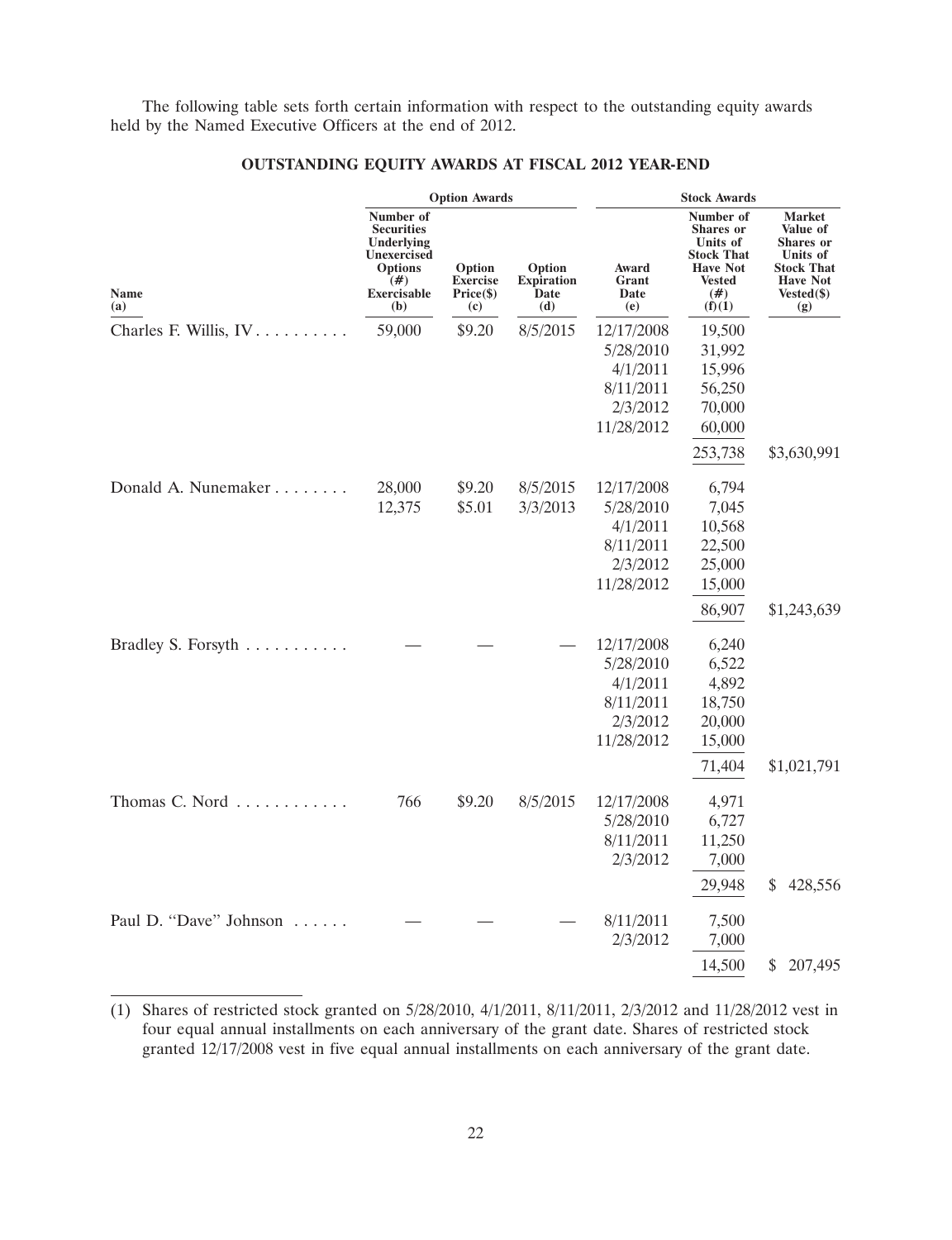The following table sets forth certain information with respect to options exercised by the Named Executive Officer and stock that vested during fiscal year 2012.

|                                  |                                                                                | <b>Option Awards</b>                                                             | <b>Stock Awards</b>                                                           |                                                              |  |
|----------------------------------|--------------------------------------------------------------------------------|----------------------------------------------------------------------------------|-------------------------------------------------------------------------------|--------------------------------------------------------------|--|
| Name of Executive Officer<br>(a) | <b>Number of Shares</b><br><b>Acquired on</b><br><b>Exercise</b><br>(#)<br>(b) | <b>Value Realized on</b><br><b>Exercise</b><br>$\left( \mathbf{S}\right)$<br>(c) | <b>Number of Shares</b><br><b>Acquired on</b><br><b>Vesting</b><br>(#)<br>(d) | <b>Value Realized</b><br>on Vesting<br>$\mathfrak{g}$<br>(e) |  |
|                                  | 159,679                                                                        | \$2,065,149                                                                      | 83,370                                                                        | \$1,065,663                                                  |  |
| Donald A. Nunemaker $\ldots$ ,   | 88,169                                                                         | \$1,191,205                                                                      | 25,771                                                                        | \$328,646                                                    |  |
| Bradley S. Forsyth               |                                                                                |                                                                                  | 25,493                                                                        | \$326,084                                                    |  |
| Thomas C. Nord $\ldots$ ,        | 21.234                                                                         | 301,126<br>S.                                                                    | 19.351                                                                        | 248,928<br>S.                                                |  |
| Paul D. "Dave" Johnson           |                                                                                |                                                                                  | 2.500                                                                         | 28,650                                                       |  |

# **OPTION EXERCISES AND STOCK VESTED For Fiscal Year Ended 2012**

### **Termination and Change in Control Payments**

Employment contracts for Messrs. Willis, Nunemaker, Forsyth and Nord specify certain severance benefits to be paid in the event of an ''Involuntary Termination'' (*i.e.*, termination of employment by the Company without cause or resignation by the employee for good reason) and, in the case of Messrs. Nunemaker, Forsyth and Nord, specified severance benefits in the event of an Involuntary Termination within 18 months following a change of control (a ''Change of Control Termination'').

The maximum of these benefits payable to Mr. Willis would represent (i) three times his base salary, plus (ii) a prorated portion of his annual incentives accrued during the year of termination, plus (iii) three times the average annual incentives he earned during the three years prior to his Involuntary Termination, plus (iv) distribution of unpaid deferred compensation, immediate vesting of all stock options and restricted stock, continued payment for three years for club memberships and financial, tax and estate planning, and continued coverage for three years under the Company's employee group benefit plans. Additionally, in the event Mr. Willis is terminated with less than the one year's notice required by his contract, he is entitled to a lump sum payment equal to his annual base salary prorated for the portion of the year for which he did not receive notice. Upon a change of control, Mr. Willis is entitled to immediate vesting of all stock options and restricted stock, whether or not his employment is terminated. In the event that Mr. Willis voluntarily retires, he is entitled to purchase or assume the lease for his company car, to continued payment for his club memberships and financial planning services in accordance with his contract, and to continued coverage under the Company's employee group benefit plans for one year following his retirement.

The maximum of these severance benefits payable to Mr. Nunemaker would represent (i) one year of his base salary for an Involuntary Termination or 18 months base salary for a Change of Control Termination, plus (ii) a prorated portion of his annual incentives accrued during the year of termination for an Involuntary Termination or Change of Control Termination, plus (iii) in case of an Involuntary Termination, the average annual incentive he earned during the two years prior to his termination, or in case of a Change of Control Termination, one and one half times the average annual incentives earned during the two years prior to his termination. In addition, he is entitled to immediate vesting of all stock options and restricted stock, and continued coverage under the Company's employee group benefit plans for one year following an Involuntary Termination, or for 18 months following a Change of Control Termination. Additionally, in the event Mr. Nunemaker is terminated with less than the six months' notice required by his contract, he is entitled to a lump sum payment equal to six months' of his annual base salary.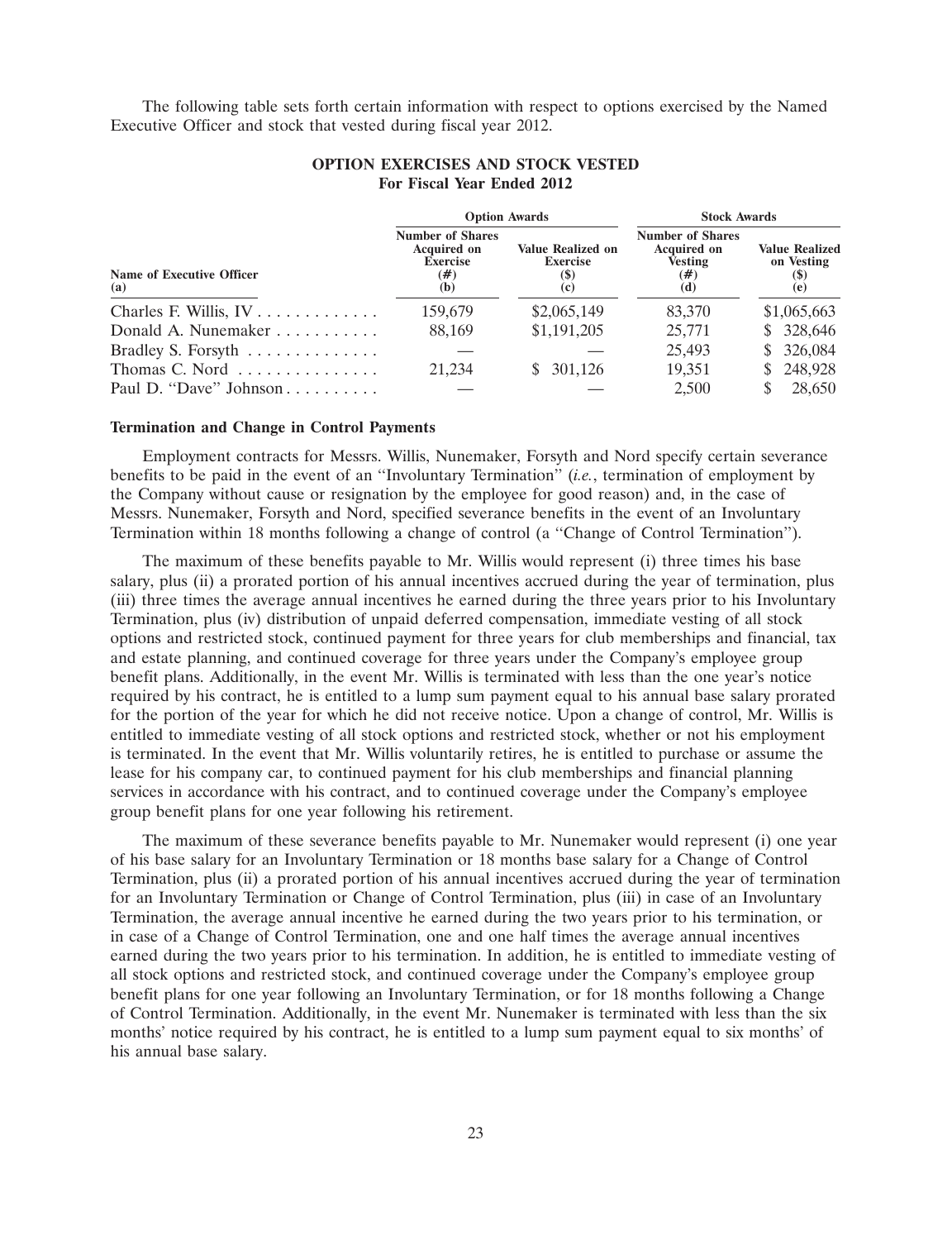The maximum of these severance benefits payable to Mr. Forsyth would represent (i) one year of his base salary for an Involuntary Termination or 18 months base salary for a Change of Control Termination, plus (ii) payment of any vested annual incentives due as of his termination for an Involuntary Termination or Change of Control Termination, plus (iii) only in the case of a Change of Control Termination the average annual incentives he earned during the two years prior to his termination. In addition, he is entitled to immediate vesting of all stock options and restricted stock scheduled to vest during the two years following the termination date, and continued coverage under the Company's employee group benefit plans for one year following an Involuntary Termination, or for 18 months following a Change of Control Termination. Additionally, in the event Mr. Forsyth is terminated with less than the one year's notice required by his contract, he is entitled to a lump sum payment equal to one year of his annual base salary.

The maximum of these severance benefits payable to Mr. Nord under his employment contract in effect through December 31, 2012 would represent (i) six months of his base salary for an Involuntary Termination or one year's salary for a Change of Control Termination, plus (ii) payment of any vested annual incentives due as of his termination for an Involuntary Termination or Change of Control Termination, plus (iii) only in the case of a Change of Control Termination, the average annual incentive he earned during the two years prior to his termination. In addition, he is entitled to immediate vesting of all stock options and restricted stock scheduled to vest during the two years following the termination date, and continued coverage under the Company's employee group benefit plans for six months following an Involuntary Termination, or for one year following a Change of Control Termination. Additionally, in the event Mr. Nord is terminated with less than the six months' notice required by his contract, he is entitled to a lump sum payment equal to six months' of his annual base salary.

As discussed above, Mr. Johnson is employed by the Company pursuant to an offer letter which provides for severance benefits equal to one year of his base salary upon any termination without cause, but not otherwise solely as a result of a change of control.

If any of these payments or benefits would constitute a ''parachute payment'' within the meaning of Section 280G of the Internal Revenue Code of 1986 (the ''Code''), as amended, and would be subject to the Excise Tax imposed by Section 4999 of the Code, each of Messers. Willis, Nunemaker, Forsyth and Nord's employment contracts stipulate that payments to each of them will be reduced to an amount equal to the larger of the amount the executive would receive if their payment were reduced to a level that would not trigger the ''parachute payment'' excise tax, or the full payment subject to the excise tax. Mr. Johnson's offer letter does not contain any such provision.

Other than as described above, if a named executive officer ceases to be employed by us because of his or her resignation or retirement (other than for reasons constituting a constructive termination under his or her employment agreement), no severance payments are owed by us.

The following table shows potential payments to our Named Executive Officers under existing contracts for (i) an Involuntary Termination, and (ii) Change of Control Termination, in each case, on December 31, 2012.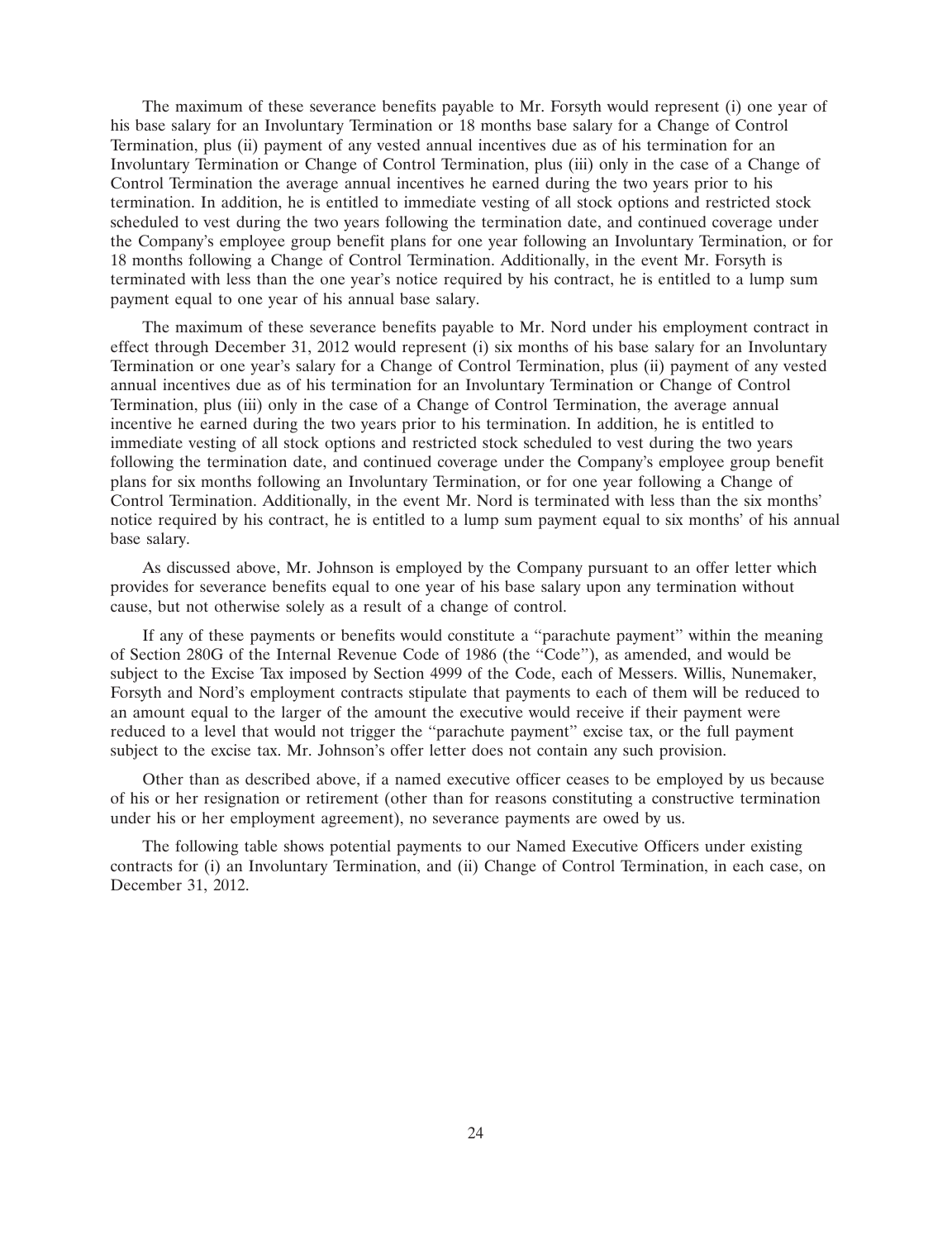### **Potential Payments on Involuntary Termination or Change of Control Termination**

|                                                   | <b>Willis</b>      |                             | Nunemaker     |               | Forsyth            |               | Nord               |           | Johnson            |              |
|---------------------------------------------------|--------------------|-----------------------------|---------------|---------------|--------------------|---------------|--------------------|-----------|--------------------|--------------|
|                                                   | <b>Termination</b> | Change                      | Termination   | <b>Change</b> | <b>Termination</b> | Change        | <b>Termination</b> | Change    | <b>Termination</b> | Change       |
| Severance payment                                 | \$2,475,000        | \$2,475,000                 | 375,000<br>S. | \$ 562,500    | 320,000            | 480,000<br>S. | \$148,000          | \$296,000 | \$300,000          | \$300,000(3) |
| In lieu of notice $\ldots$                        | 825,000            | 825,000                     | 187,500       | 187,500       | 320,000            | 320,000       | 148,000            | 148,000   |                    |              |
| Annual incentives                                 | 2,427,666          | 2,427,666                   | 226,533       | 311,674       | 40,000             | 177,942       | -                  | 112,934   |                    |              |
| Accelerated Vesting of<br><b>Restricted Stock</b> |                    |                             |               |               |                    |               |                    |           |                    |              |
| $Awards(1) \ldots \ldots \ldots$                  | 3,630,991          | 3.630.991                   | 1.243.639     | 1.243.639     | 658,603            | 658,603       | 324,808            | 324,808   |                    |              |
| Accrued Vacation and Sick                         |                    |                             |               |               |                    |               |                    |           |                    |              |
| Pay $\ldots$                                      | 126,900            | 126,900                     | 57,700        | 57,700        | 40,200             | 40,200        |                    |           | 20,200             | 20,200       |
| Continued Coverage under                          |                    |                             |               |               |                    |               |                    |           |                    |              |
| all group plans $\ldots$                          | 78,300             | 78,300                      | 19,300        | 28,950        | 25,400             | 38,100        | 5,400              | 10,800    |                    |              |
| Club Memberships $\ldots$ .                       | 24,624             |                             |               |               |                    |               |                    |           |                    |              |
| Financial/Tax/Estate                              |                    |                             |               |               |                    |               |                    |           |                    |              |
| Planning $\ldots \ldots \ldots$                   | 90,000             | 90,000                      |               |               |                    |               |                    |           |                    |              |
| <b>Total Severance Payment.</b>                   | \$9,678,481(2)     | $$9,653,857(2)$ \$2,109,672 |               | \$2,391,963   | \$1,404,203        | \$1,714,845   | \$626,208          | \$892,542 | \$320,200          | \$320,200    |

(1) The value of the unvested restricted stock awards as of December 31. 2012 was set forth in the Outstanding Equity Awards at Fiscal 2012 Year-End table and based on the Company's closing stock price on December 31, 2012 of \$14.31. These values would be the same for both an Involuntary<br>Termination and a Change of Control Termination. The additional aggregate value of termination.

(2) No adjustment in these numbers was made to reflect any reduction that would have been made so that payments would not trigger a parachute payment<br>excise tax. However if an Involuntary Termination or Change of Control T have been necessary.

(3) Mr. Johnson's employment offer letter provides for a severance payment upon any termination without cause, whether or not related to a change of control.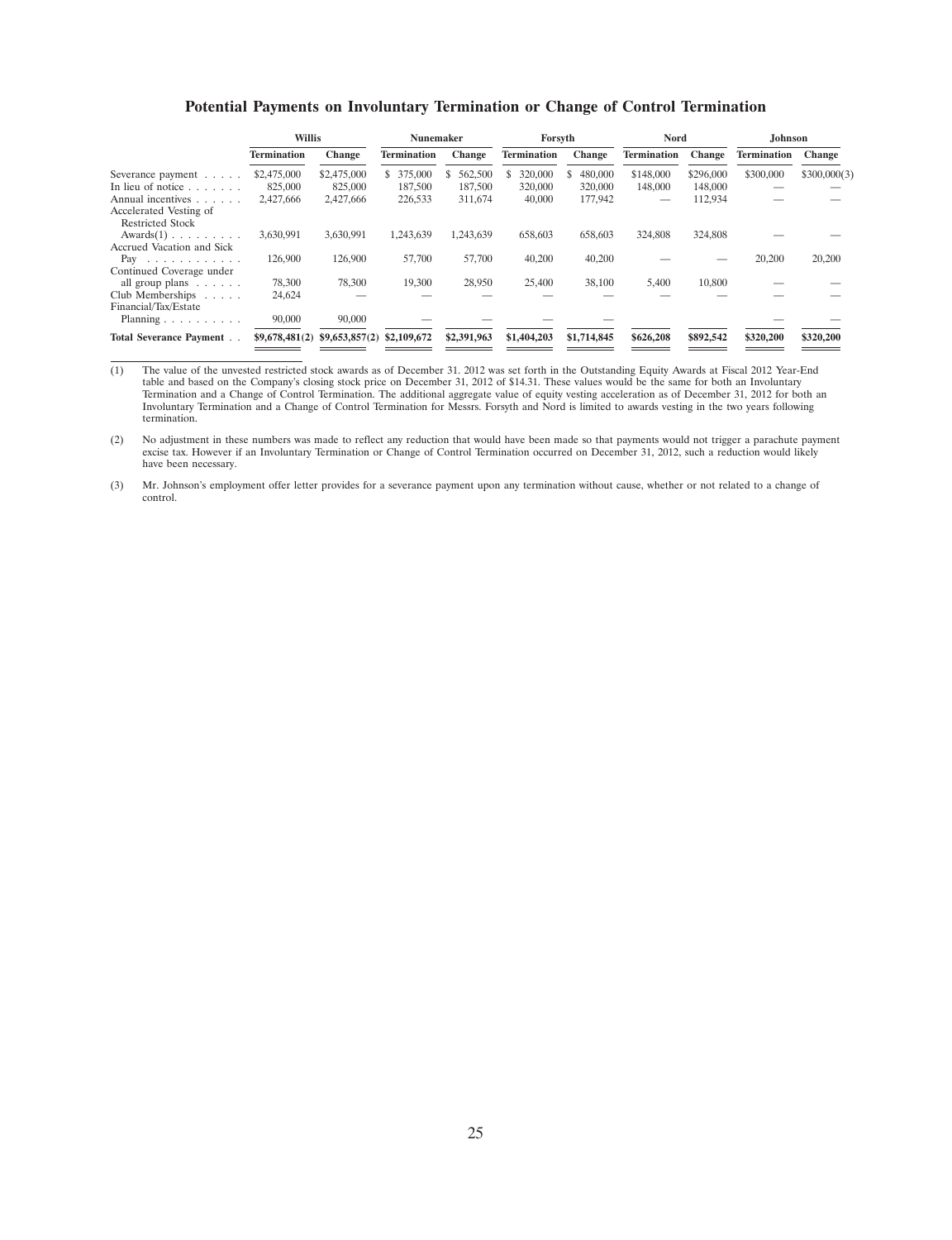The following table summarizes compensation by individual non-employee director for 2012.

# **DIRECTOR COMPENSATION For Fiscal Year Ended 2012**

| <b>Name</b><br>(a)                           | <b>Fees Earned</b><br>or Paid<br>in Cash<br>(\$)<br>(b) | <b>Stock</b><br>Awards<br>$($ \$ $)(1)$<br>(c) | <b>(\$)</b><br>(d) | <b>Non-Equity</b><br><b>Option Incentive Plan Compensation</b><br><b>Awards</b> Compensation<br>(S)<br>(e) | Change in<br><b>Pension Value</b><br>and<br><b>Nonqualified</b><br><b>Deferred</b><br><b>Earnings</b><br>$\left( \mathcal{S} \right)$<br>$\mathbf{(f)}$ | All Other<br><b>Compensation</b><br>(\$)<br>(g) | <b>Total</b><br>$(\$)$<br>(h) |
|----------------------------------------------|---------------------------------------------------------|------------------------------------------------|--------------------|------------------------------------------------------------------------------------------------------------|---------------------------------------------------------------------------------------------------------------------------------------------------------|-------------------------------------------------|-------------------------------|
| Gérard Laviec $(2)$                          | \$136,569                                               | \$71,502                                       |                    |                                                                                                            |                                                                                                                                                         |                                                 | 208,071                       |
| Hans Joerg Hunziker $(2)$ \$134,726          |                                                         | \$71,502                                       |                    |                                                                                                            |                                                                                                                                                         |                                                 | 206,228                       |
| W. William Coon, Jr. $\dots \dots$ \$ 71,500 |                                                         | \$71,502                                       |                    |                                                                                                            |                                                                                                                                                         |                                                 | 143,002                       |
| Robert T. Morris                             | \$ 89,000                                               | \$71,502                                       |                    |                                                                                                            |                                                                                                                                                         |                                                 | 160,502                       |
| Austin C. Willis                             | \$ 71,500                                               | \$71,502                                       |                    |                                                                                                            |                                                                                                                                                         |                                                 | 143,002                       |

(1) The amounts in this column represent the grant date fair value of awards computed in accordance with Financial Accounting Standards Board Accounting Standards Codification Topic 718

(2) In recognition of the adverse effects of European exchange rates against the U.S. dollar, the Compensation Committee agreed to allow the compensation of European directors to be adjusted based on the conversion rate in effect for their respective currencies on their first election to the Board. This adjustment is paid in cash.

The unvested restricted stock held by each director is as follows: Mr. Laviec, 5,608; Mr. Hunziker, 5,608; Mr. Coon, 5,608; Mr. Morris, 5,608; Mr. Willis, 5,608. Under the 2007 Plan each non-employee Board member received a restricted stock grant of 5,000 shares of common stock when they first become a non-employee Board member. In addition each individual who is to continue to serve as an independent director is granted approximately \$71,500 worth of restricted stock based on the market price of our common stock on the date of the Company's Annual Meeting of Stockholders. Each 5,000 share initial restricted stock grant vests in a series of four successive equal annual installments over the recipient's period of continued service as a Board member measured from the grant date. Each approximate \$71,500 value annual restricted stock grant vests in one installment on the recipients' completion of one year of Board service measured from the grant date.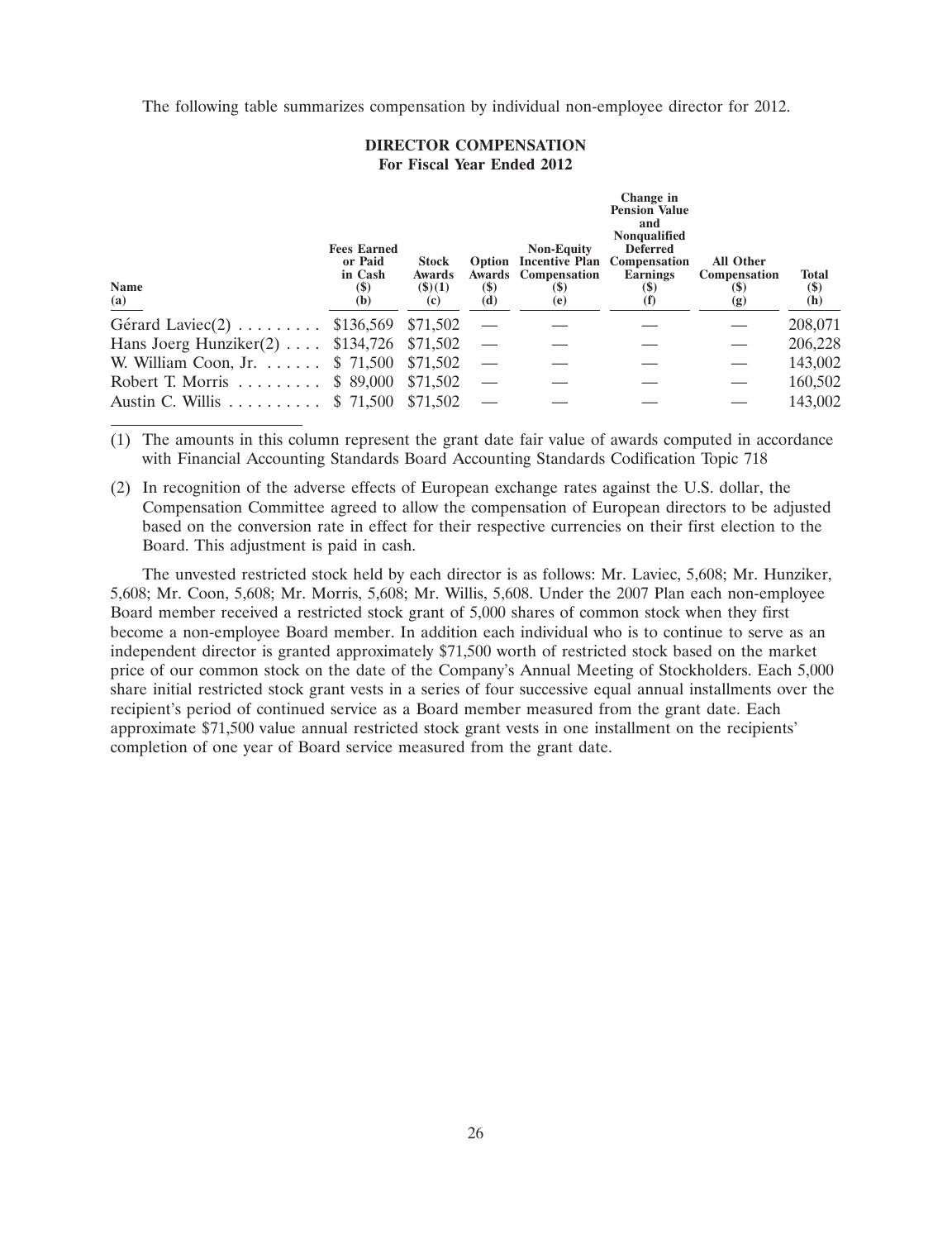# **REPORT OF THE AUDIT COMMITTEE**

The Audit Committee of the Board of Directors (the ''Audit Committee'') oversees our accounting function, internal controls and financial reporting process on behalf of the Board of Directors. The Audit Committee is composed of four directors, each of whom is independent as defined by the NASDAQ listing standards and operates pursuant to the Audit Committee Charter which is available on the Company's website (*www.willislease.com*).

The Audit Committee reviews our financial reporting process on behalf of the Board. Management has primary responsibility for establishing and maintaining adequate internal financial controls, for preparing the financial statements and for the public reporting process. KPMG LLP (''KPMG''), the Company's independent registered public accounting firm for 2012, is responsible for expressing opinions on the conformity of the Company's audited financial statements with generally accepted accounting principles and on the Company's internal control over financial reporting.

In this context, the Audit Committee has reviewed and discussed with management and KPMG the audited financial statements for the year ended December 31, 2012 and KPMG's evaluation of the Company's internal control over financial reporting. The Audit Committee has discussed with KPMG the matters that are required to be discussed by Statement on Auditing Standards No. 61, as amended (Communication with Audit Committees). KPMG has provided to the Audit Committee the written disclosures and the letter required by applicable requirements of the Public Company Accounting Oversight Board regarding the independent accountant's communications with the Audit Committee concerning independence, and the Audit Committee has discussed with KPMG that firm's independence. The Audit Committee has concluded that KPMG's provision of audit and non-audit services to the Company is compatible with KPMG's independence.

Based on the review and discussions referred to above, the Audit Committee recommended to our Board that the audited financial statements for the year ended December 31, 2012 be included in our Annual Report on Form 10-K for 2012 for filing with the SEC. This report is provided by the following independent directors, who comprise the Audit Committee:

Robert T. Morris, Audit Committee Chairman W. William Coon, Jr. Gérard Laviec Hans Joerg Hunziker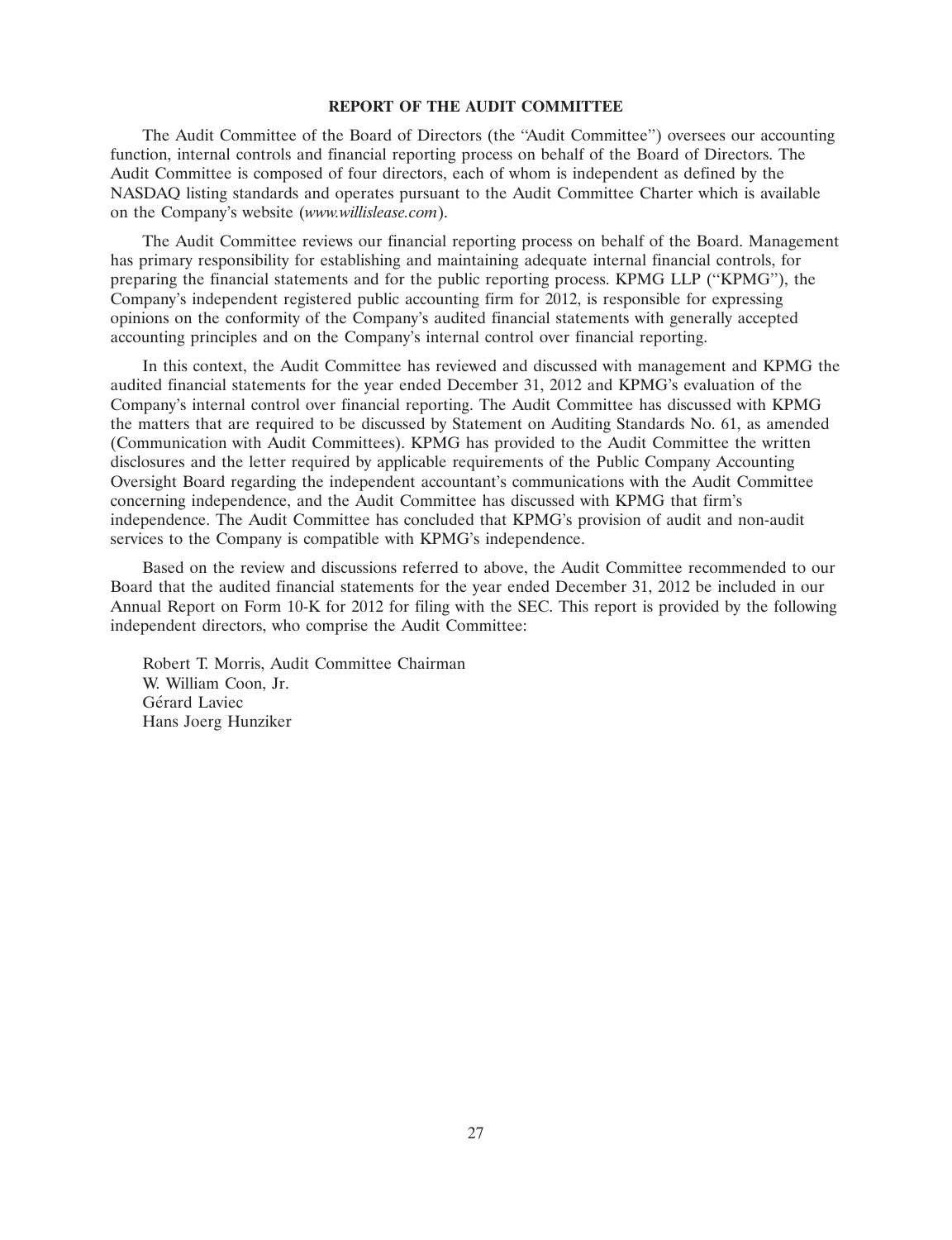# **PROPOSAL 2 RATIFICATION OF APPOINTMENT OF INDEPENDENT REGISTERED PUBLIC ACCOUNTING FIRM**

The Audit Committee has appointed the firm of KPMG LLP (''KPMG'') to audit our 2013 financial statements, and KPMG also served in this capacity in 2012. Although not required by the Company's Bylaws or otherwise, the Audit Committee and the Board of Directors believe it appropriate, as a matter of good corporate practice, to request that the stockholders ratify the appointment of KPMG as the Company's independent registered public accounting firm for fiscal year 2013. If the stockholders do not so ratify, the Audit Committee will reconsider the appointment and may retain KPMG or another firm without re-submitting the matter to the Company's stockholders. Even if the stockholders vote on an advisory basis in favor of the appointment, the Audit Committee may, in its discretion, direct the appointment of a different independent registered public accounting firm at any time during the year if it determines that such a change would be in the best interests of the Company and the stockholders.

# **THE BOARD OF DIRECTORS UNANIMOUSLY RECOMMENDS A VOTE ''FOR'' THE RATIFICATION OF APPOINTMENT OF INDEPENDENT REGISTERED PUBLIC ACCOUNTING FIRM.**

#### **Fees Billed to Willis Lease by KPMG**

For the 2012 and 2011 fiscal years, fees for services provided by KPMG to us were as follows:

|  | 2012 2011           |
|--|---------------------|
|  |                     |
|  |                     |
|  |                     |
|  |                     |
|  | \$850,153 \$870,805 |

- (1) Audit fees billed to us by KPMG during the 2012 and 2011 fiscal years include the audit of our annual financial statements and quarterly reviews of financial statements included in our quarterly reports on Form 10-Q.
- (2) Fees billed to us by KPMG during 2012 and 2011 for professional services rendered in providing international tax consulting services.

All fees described above were approved by the Audit Committee.

The Audit Committee requires that any services to be provided by our auditors must be approved in advance by the Audit Committee. If approval is required before the Committee can act, a single member of the Committee can approve an engagement, subject to ratification by the Committee at its next meeting. All services were pre-approved by the Committee or its Chair.

KPMG will be at our Annual Meeting. They will have the opportunity to make a statement, if they desire to do so. They will be available to respond to appropriate questions from stockholders.

# **CERTAIN RELATIONSHIPS AND RELATED TRANSACTIONS**

As required by NASDAQ rules, all material discretionary transactions between us and our Directors, executive officers or known principal stockholders (or their respective affiliates) must be approved by the Audit Committee. The Audit Committee does not intend to approve any such transactions unless it believes that they are on terms no less favorable to us than could be obtained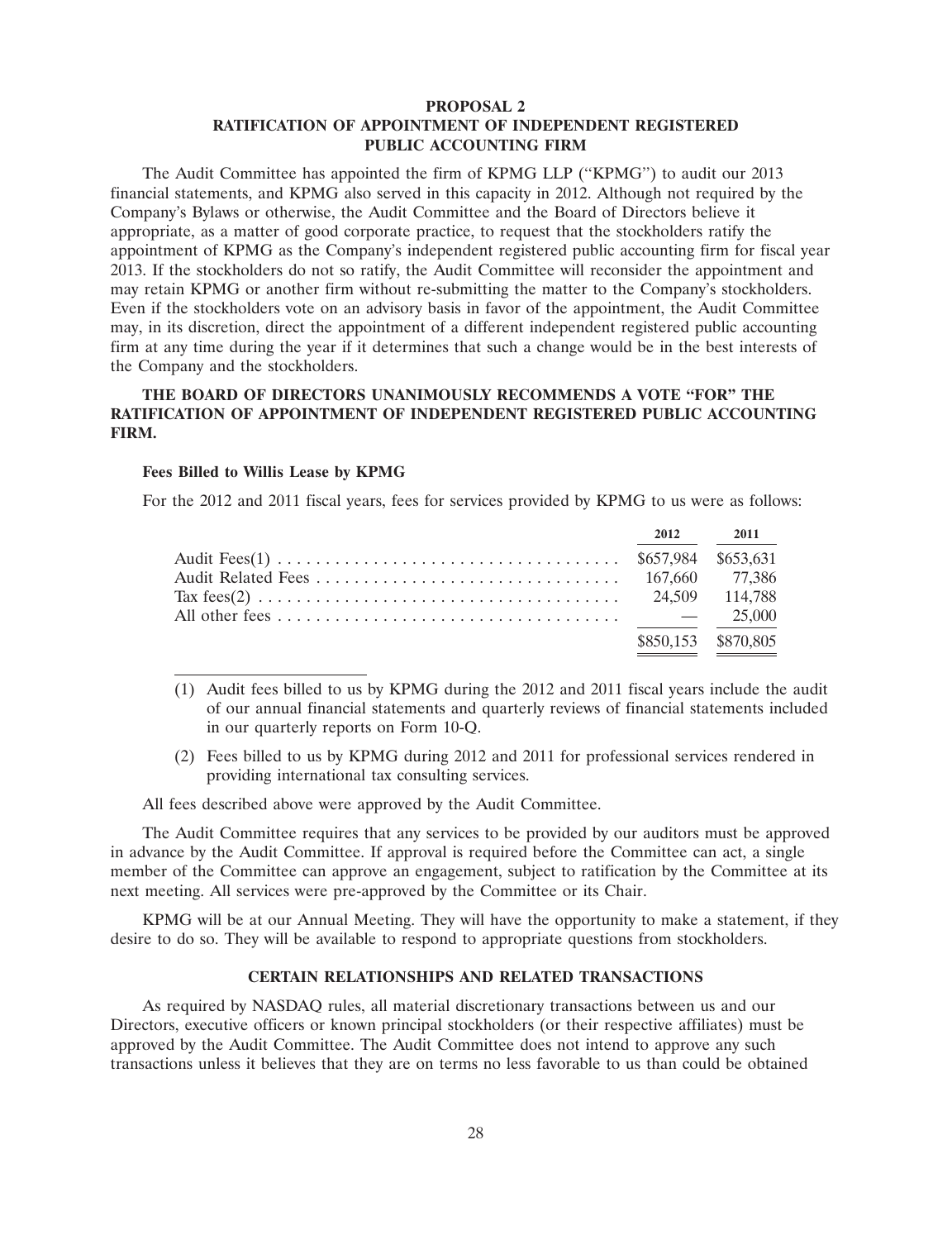from unaffiliated third parties. On June 18, 2009, the Board adopted a formal policy governing the disclosure and approval of related party transactions. That policy is available on the Company's web site (*www.willislease.com*).

**Island Air:** Charles F. Willis, IV, our CEO and Chairman of our Board of Directors and the owner of approximately 31% of our common stock, was the sole owner of Island Air, a lessee of the Company since 2004. On February 26, 2013 the stock of Hawaii Island Air was sold to an unrelated third party. While under common ownership, the independent members of our Board of Directors approved transactions between the Company and Island Air.

The Company and Island Air entered into a series of transactions over the past several years through which the Company provided equipment to Island Air in return for lease payments. The terms of the agreements have been amended from time to time with the Company accepting lower lease payments in some circumstances.

As of December 31, 2012, Island Air leased from the Company one DeHaviland DHC-8-100 aircraft under an operating lease and two DeHaviland DHC-8-100 aircraft and one spare engine under a finance lease. As of December 31, 2012, Island Air owed \$4.5 million and \$0.65 million under the finance lease and note payable, respectively. The Company received lease payments and recorded revenue from Island Air totaling \$0.6 million, \$1.6 million and \$0.4 million in the years ended December 31, 2012, 2011 and 2010.

In connection with the sale of its stock to an unrelated third party, on February 26, 2013, Island Air prepaid the note payable at a 45% discount of \$0.4 million, conditioned on the other large creditors accepting similar reductions in the amounts due to them. The assets under lease to Island Air have a combined net book value of \$4.0 million as of December 31, 2012. Future lease rent revenue from Island Air totaling \$6.2 million under the finance and operating leases is expected to be recorded through December 2015.

**J.T. Power:** The Company entered into two Consignment Agreements dated January 22, 2008 and November 17, 2008, with J.T. Power, LLC (''J.T. Power''), an entity whose sole shareholder, Austin Willis, is the son of our Chief Executive Officer, and directly and indirectly, a shareholder and a Director of the Company. According to the terms of the Consignment Agreement, J.T. Power was responsible to market and sell parts from the teardown of four engines with a book value of \$5.2 million. During the twelve months ended December 31, 2012, sales of consigned parts were \$18,100. Under these agreements, J.T. Power provided a minimum guarantee of net consignment proceeds of \$4.0 million as of February 22, 2012. Based on current consignment proceeds, J.T. Power was obligated to pay \$1.3 million under the guarantee in February 2012. On March 7, 2012, this guarantee was restructured as follows—quarterly payments of \$45,000 over five years at an interest rate of 6% with a balloon payment at the end of this five year term. The Agreement provides an option to skip one quarterly payment and apply it to the balloon payment at an interest rate of 12%. As at December 31, 2012, J.T. Power is current and the principal amount owing under the note is \$1.2 million.

On July 31, 2009, the Company entered into Consignment Agreements with J.T. Power, without guaranties of consignment proceeds, in which they are responsible to market and sell parts from the teardown of one engine with a book value of \$23,000. During the twelve months ended December 31, 2012, sales of consigned parts were \$52,600.

On July 27, 2006, the Company entered into an Aircraft Engine Agency Agreement with J.T. Power, in which the Company will, on a non-exclusive basis, provide engine lease opportunities with respect to available spare engines at J.T. Power. J.T. Power will pay the Company a fee based on a percentage of the rent collected by J.T. Power for the duration of the lease including renewals thereof.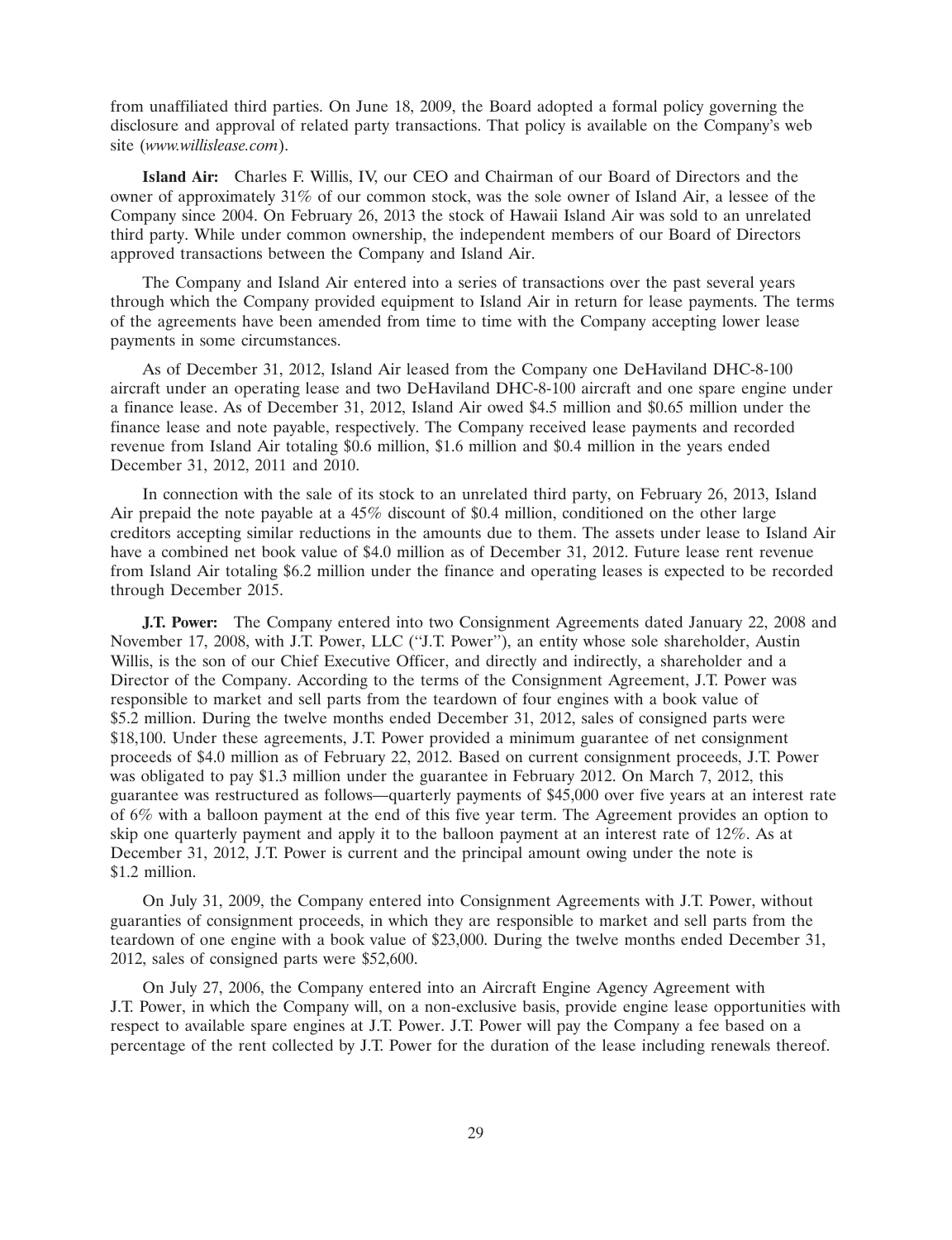The Company earned no revenue during the twelve months ended December 31, 2012 under this program.

# **STOCKHOLDER PROPOSALS**

Stockholder proposals intended to be considered at the 2014 Annual Meeting of Stockholders must, under Rule 14a-8 of the Securities Exchange Act of 1934, be received by us no later than December 31, 2013. Your proposal(s) must be mailed to our executive offices, 773 San Marin Drive, Suite 2215, Novato, California 94998, Attention: Corporate Secretary. Your proposal(s) may be included in next year's proxy statement if they comply with certain rules and regulations promulgated by the Securities and Exchange Commission.

Alternatively, under our Bylaws, a proposal or nomination that you do not seek to include in our proxy statement pursuant to Rule 14a-8 may be submitted in writing to our Corporate Secretary for the 2014 Annual Meeting of Stockholders not less than 90 days prior to the first anniversary of the preceding year's annual meeting, unless the date of the 2014 Annual Meeting of Stockholders is advanced by more than 30 days or delayed (other than as a result of adjournment) by more than 60 days from the anniversary of the 2013 Annual Meeting. For our 2014 Annual Meeting of Stockholders, this means that your proposal(s) or nomination(s) must be submitted no later than February 23, 2014 (which is 90 calendar days before the anniversary of the 2013 Annual Meeting). If the date of our 2014 Annual Meeting of Stockholders is advanced by more than 30 days or delayed (other than as a result of adjournment) by more than 60 days from the anniversary of our 2013 Annual Meeting, you must submit any such proposal or nomination no later than the close of business on the later of the 90th day prior to the 2014 Annual Meeting of Stockholders or the 10th day following the day on which public announcement of the date of such meeting is first made. Your submission must include certain specified information concerning the proposal or nominee, as the case may be, and information as to your ownership of our common stock.